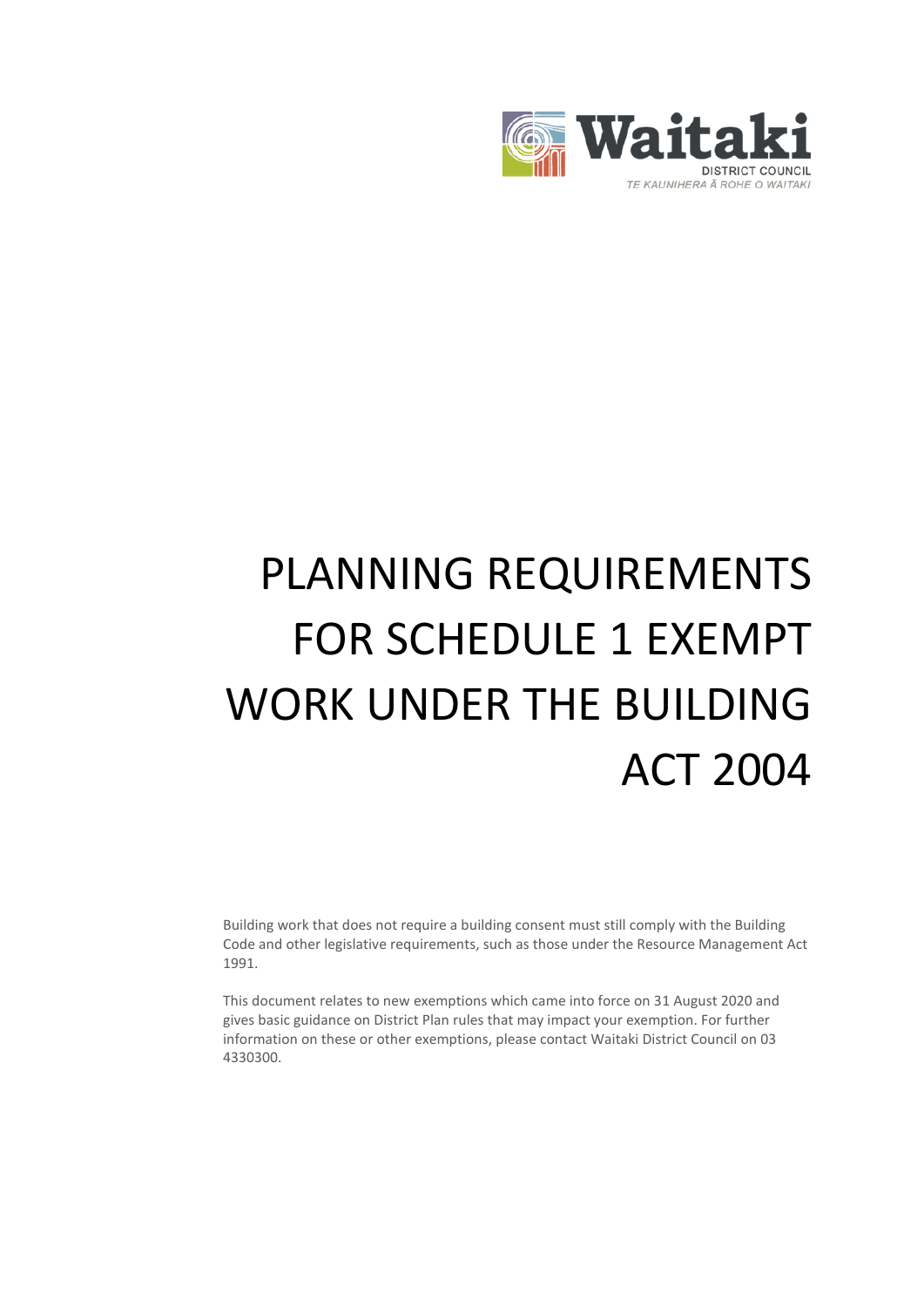# **Table of Contents**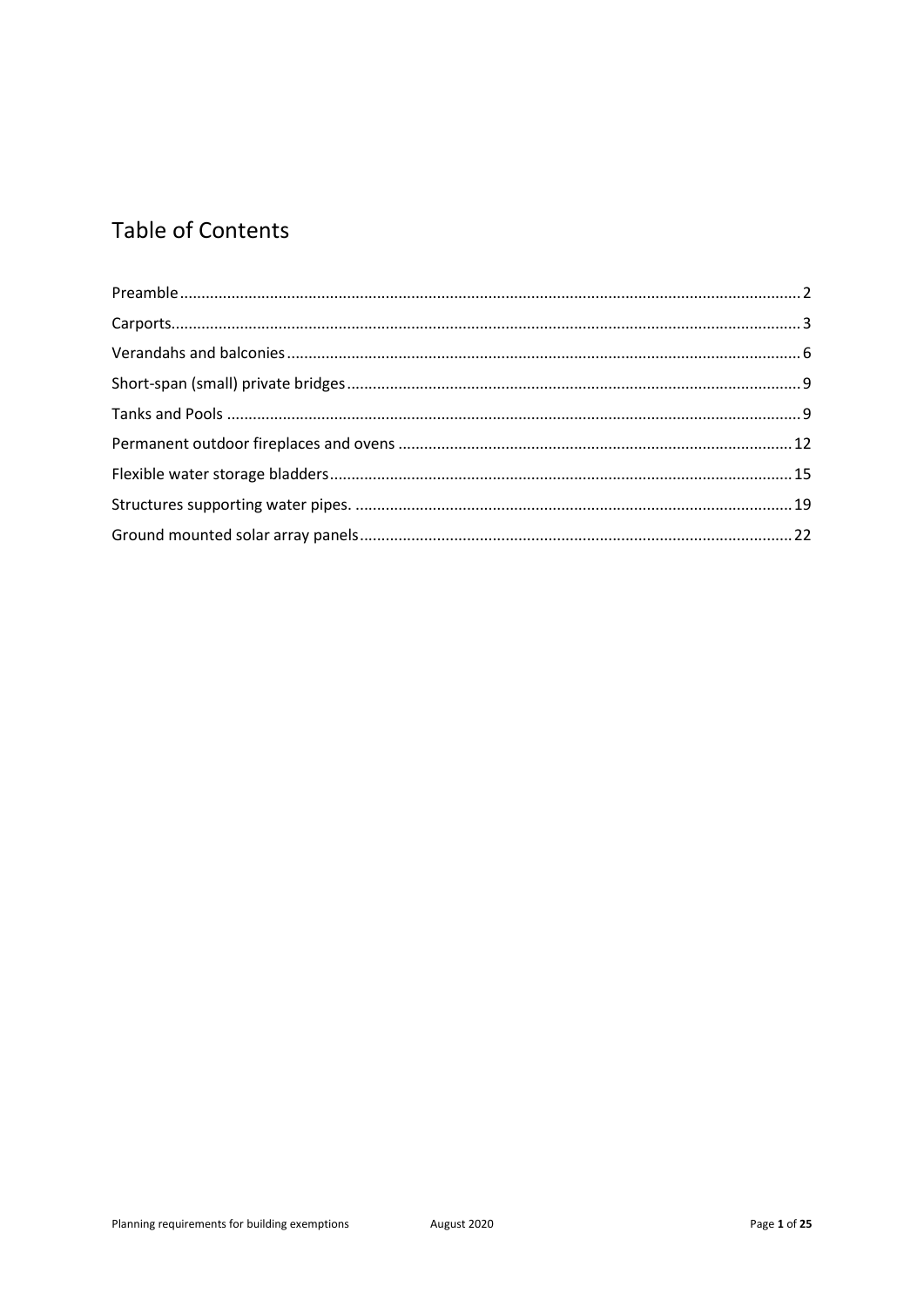#### <span id="page-2-0"></span>Preamble

Most building work requires you to get a building consent, however, there is some low risk building work you can undertake without a building consent. Information about this is included in Schedule 1 of the Building Act 2004 and is referred to as 'exempt building work'.

# **New building consent exemptions take effect 31 August 2020**

From 31 August 2020, additional building consent exemptions have been added to the Building Act. Building consents are no longer needed for a number of new or expanded types of low-risk building work, like sleep-outs, sheds, carports, outdoor fireplaces, and ground-mounted solar panels.

This package of new exemptions adds to the work that can already be done without a building consent, outlined in Schedule 1 of the Building Act. Some of the new exempt building work can be done without the help of a professional, while others require the involvement of a Chartered Professional Engineer, or Licensed Building Practitioner.

The Ministry of Business Innovation & Employment (MBIE) has produced a guide to building work that [does not require a building consent.](https://www.building.govt.nz/projects-and-consents/planning-a-successful-build/scope-and-design/check-if-you-need-consents/building-work-that-doesnt-need-a-building-consent/technical-requirements-for-exempt-building-work/) This gives a detailed description of when a consent is not required, and any conditions associated with it. For more information please visit building performance website.

Building work that does not require a building consent must still comply with the Building Code and other legislative requirements, such as those under the Resource Management Act 1991, the Electricity Act 1992 and the Health and Safety at Work Act 2015.

The information below gives basic guidance o[n District Plan](https://www.waitaki.govt.nz/our-services/planning-and-resource-consents/districtplan/Pages/districtplan.aspx) rules that may impact your exemption. Should you require further guidance, please contact the duty planner on 03 4330300.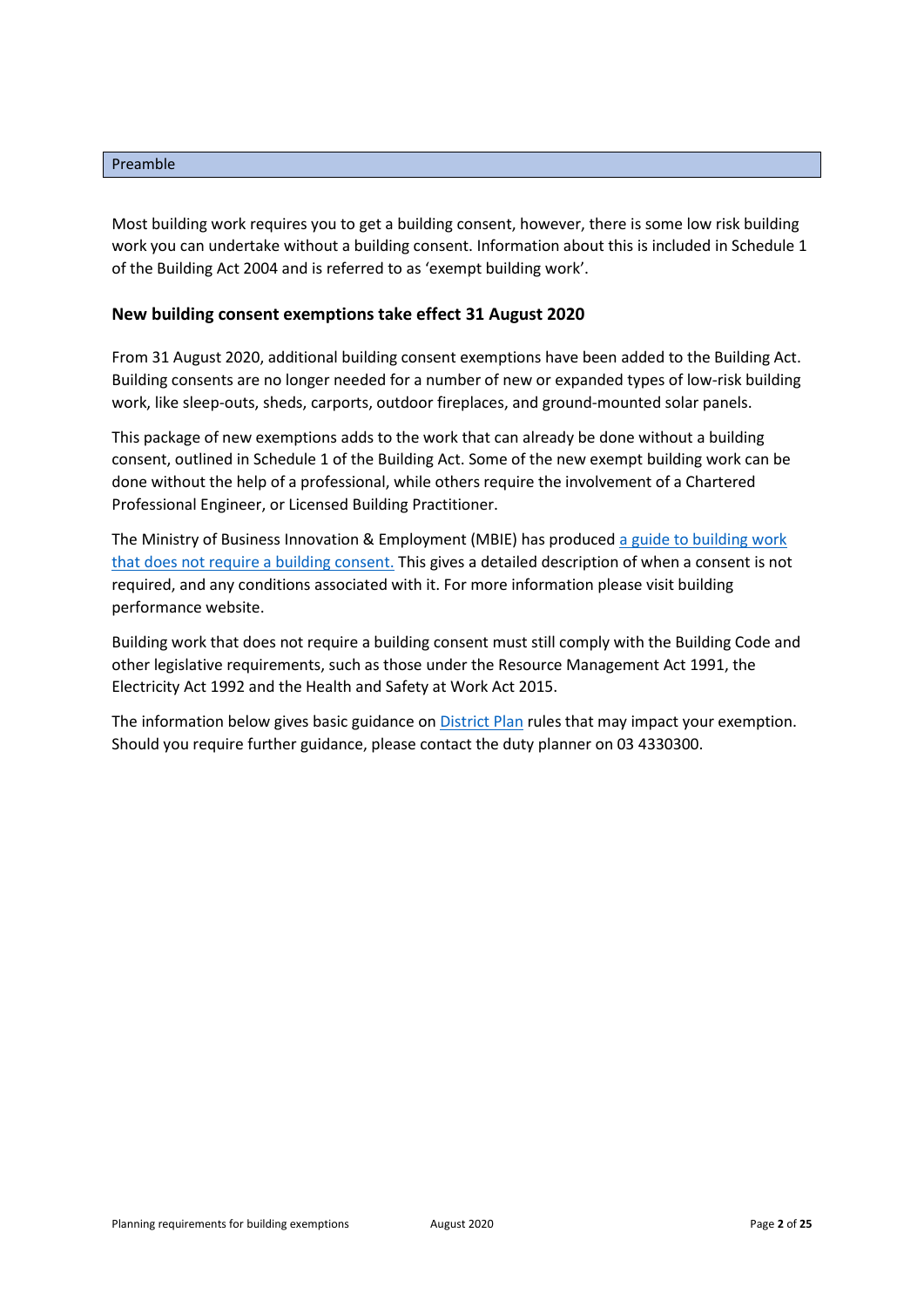# <span id="page-3-0"></span>**Carports**

Any zone where the building is a Category A or B heritage item and the carport, regardless of area and height, is attached to the building (see Appendix B of th[e District Plan\)](https://www.waitaki.govt.nz/our-services/planning-and-resource-consents/districtplan/Pages/districtplan.aspx)

Resource consent is required

Other than for the above Category A and B heritage items, where any carport structure is less than 10m2 in area and in addition less than 2m in height above ground level it is exempt from the following *[District Plan](https://www.waitaki.govt.nz/our-services/planning-and-resource-consents/districtplan/Pages/districtplan.aspx)* provisions. Structures exceeding either the area or height should adhere to the following or seek a resource consent –

#### **Residential Zone**

Setback from road: 4.5m (Corner sites: 1 setback of 4.5m, 1 setback of 1.6m)

Setback from neighbours: 1.6m, unless

- a) carport is less than 10m in length and stormwater is contained within the site, then can abut neighbours boundary; or
- b) adjoining an access owned or partly owned with the site or has a registered right-of-way in favour of that site, then minimum setback can be reduced to 1m from neighbours boundary

Recession lines: see Appendix H of the [District Plan](https://www.waitaki.govt.nz/our-services/planning-and-resource-consents/districtplan/Pages/districtplan.aspx)

*Carports contribute towards buildings coverage of the site. Care should be taken that the addition of the carport does not cause the property to exceed the maximum coverage*

Maximum building coverage: 40%

Maximum height: 8m

#### **Residential 1 Zone**

All the above, and additionally:

Zone boundary setback: 4m

#### **Rural-Residential Zone**

Setback from road: 15m

Setback from neighbours: 10m

Planning requirements for building exemptions **August 2020 Page 3** of 25<sup>*Page* 3 of 25</sub>*Page* 3 of 25<sup>*Page* 3 of 25<sup>*Page* 3 of 25<sup>*Page*</sup> 3 of 25<sup>*Page*</sup> 3 of 25<sup>*Page*</sup> 3 of 25<sup>*Page*</sup> 3 of 25<sup>*Page*</sup> 3 of 25<sup>*Page*</sup></sup></sup></sup>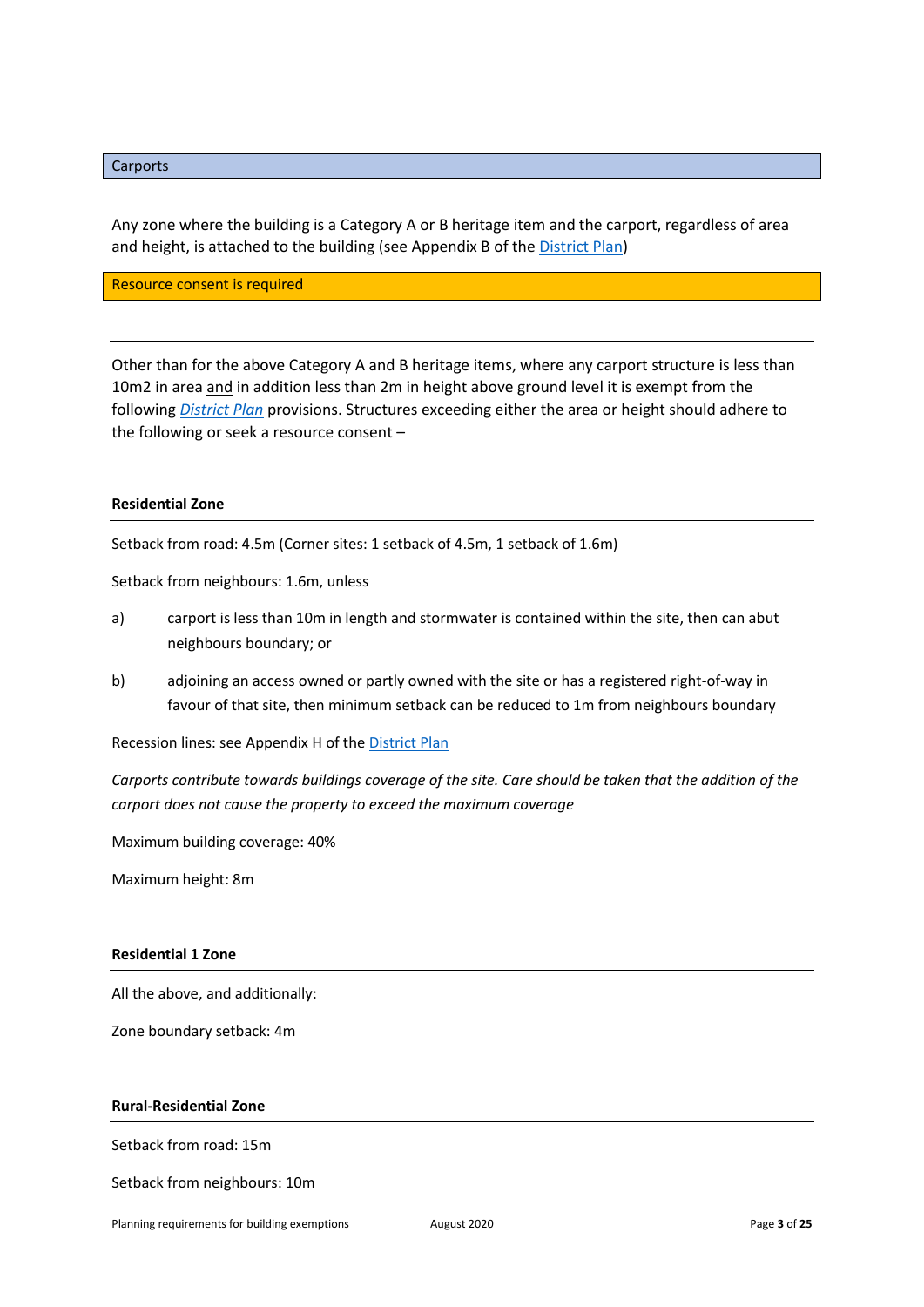*Carports contribute towards buildings coverage of the site. Care should be taken that the addition of the carport does not cause the property to exceed the maximum coverage*

Maximum building coverage of all buildings: either 500m2 or 5% of the site area, whichever is the larger

Maximum height: 10m

#### **Rural General Zone**

Resource consent required when:

- Within 20m of any lake, river, stream, or wetland or within any wetland.
- Above 900m in altitude.
- Within an Outstanding or Significant Natural Feature, Outstanding Natural Landscape or Significant Coastal Landscape (see Planning Maps).
- Within areas of significant indigenous vegetation and habitat of significant indigenous fauna and any geo-preservation site (see Planning Maps and Appendix C).

# Outside of the above:

- Any earthworks required for site preparation etc. must be below 50m2 in area
- Setback from roads: 20 from State Highways, 15m from other roads, unless is less than 10m2 when it may be located within the setbacks
- Setback from neighbours: 20m
- Setback from neighbours in Waynes: on a lot less than 5000m2 with a separate title dating prior to December 1996, the setback required is 1.6m

Maximum height: 10m

#### **Rural Scenic Zone**

Resource consent is required

#### **Township Zone**

Setback from road: 4.5m (Corner sites: 1 setback of 4.5m, 1 setback of 1.6m)

Setback from neighbours: 1.6m, unless

- a) carport is less than 10m in length and stormwater is contained within the site, then can abut neighbours boundary; or
- b) adjoining an access owned or partly owned with the site or has a registered right-of-way in favour of that site, then minimum setback can be reduced to 1m from neighbours boundary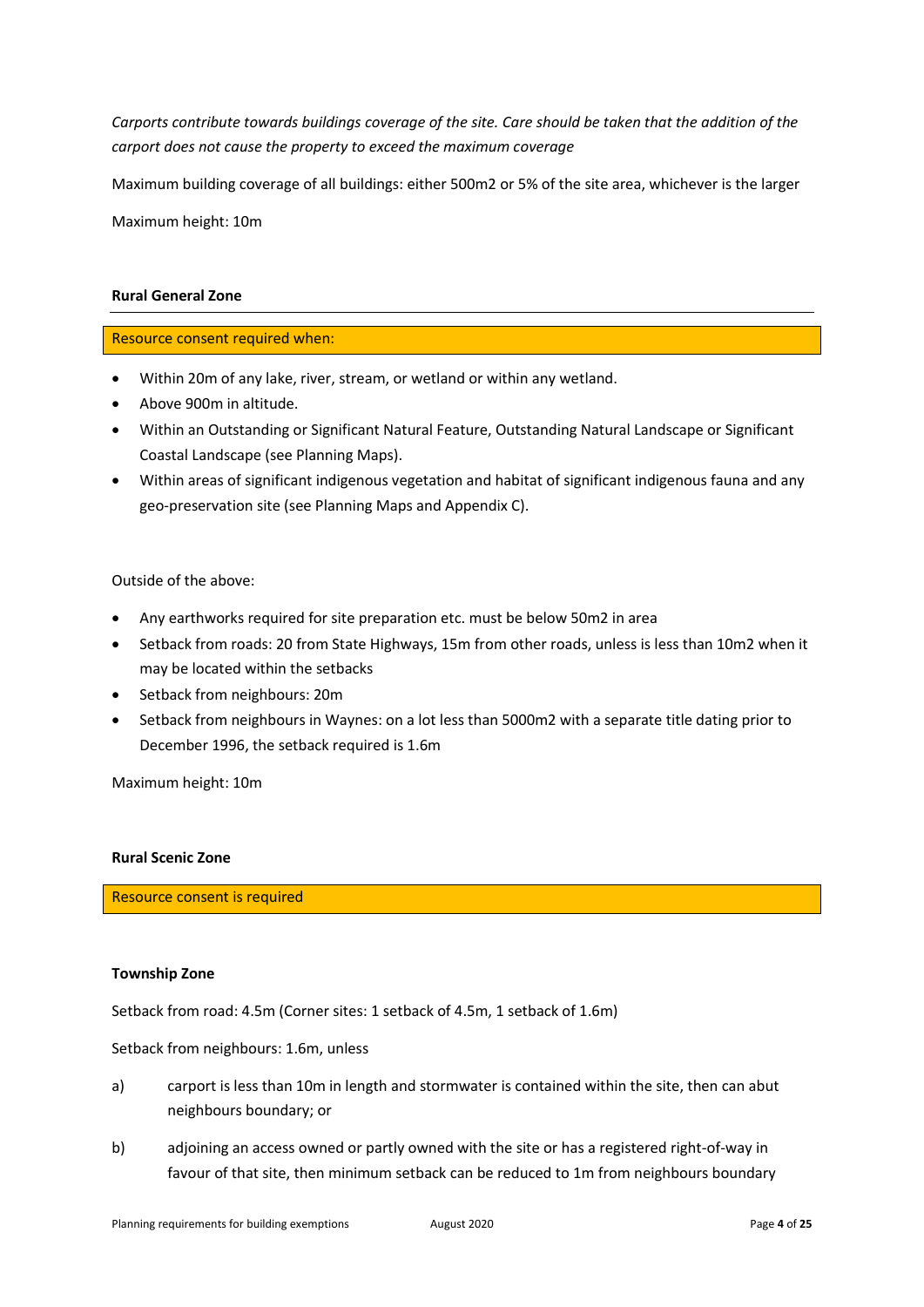Recession lines: see Appendix H of the [District Plan,](https://www.waitaki.govt.nz/our-services/planning-and-resource-consents/districtplan/Pages/districtplan.aspx) unless adjoining an access owned or partly owned with the site or has a registered right-of-way in favour of that site, then buildings must sit below a recession line at 45 degrees from points 3m above the boundaries

*Carports contribute towards buildings coverage of the site. Care should be taken that the addition of the carport does not cause the property to exceed the maximum coverage*

Maximum building coverage for residential use of a site: 35%

Maximum height: 8m

# **Business H Zone**

Resource consent is required (unless it is less than 2m in height and less than 10m2 in area).

# **Business 1 and 1A Zone, south of Coquet Street**

Resource consent is required (unless it is less than 2m in height and less than 10m2 in area).

#### **Business 2, 3 and 6 Zones**

Setback from road:

- Business 2 must be within 5m of road boundary
- Business 3 must be at least 2m from road boundary
- Business 6 must be at least 10m from road boundary

Setback from neighbours: Business 6 – must be 10m

Where the site adjoins a site zoned Residential or Rural-Residential, must:

- be setback 4.5m from zone boundary.
- Recession lines: buildings must sit below a recession line at 45 degrees from points 3m above the boundaries (see appendix H of the [District Plan\)](https://www.waitaki.govt.nz/our-services/planning-and-resource-consents/districtplan/Pages/districtplan.aspx)
- Landscape and maintain an area with a minimum width of 2m along internal boundaries

*Carports contribute towards buildings coverage of the site. Care should be taken that the addition of the carport does not cause the property to exceed the maximum coverage*

Maximum building coverage:

- Business 2 75%
- $\bullet$  Business  $3 70\%$
- $\bullet$  Business  $6 75\%$

Maximum height: 10m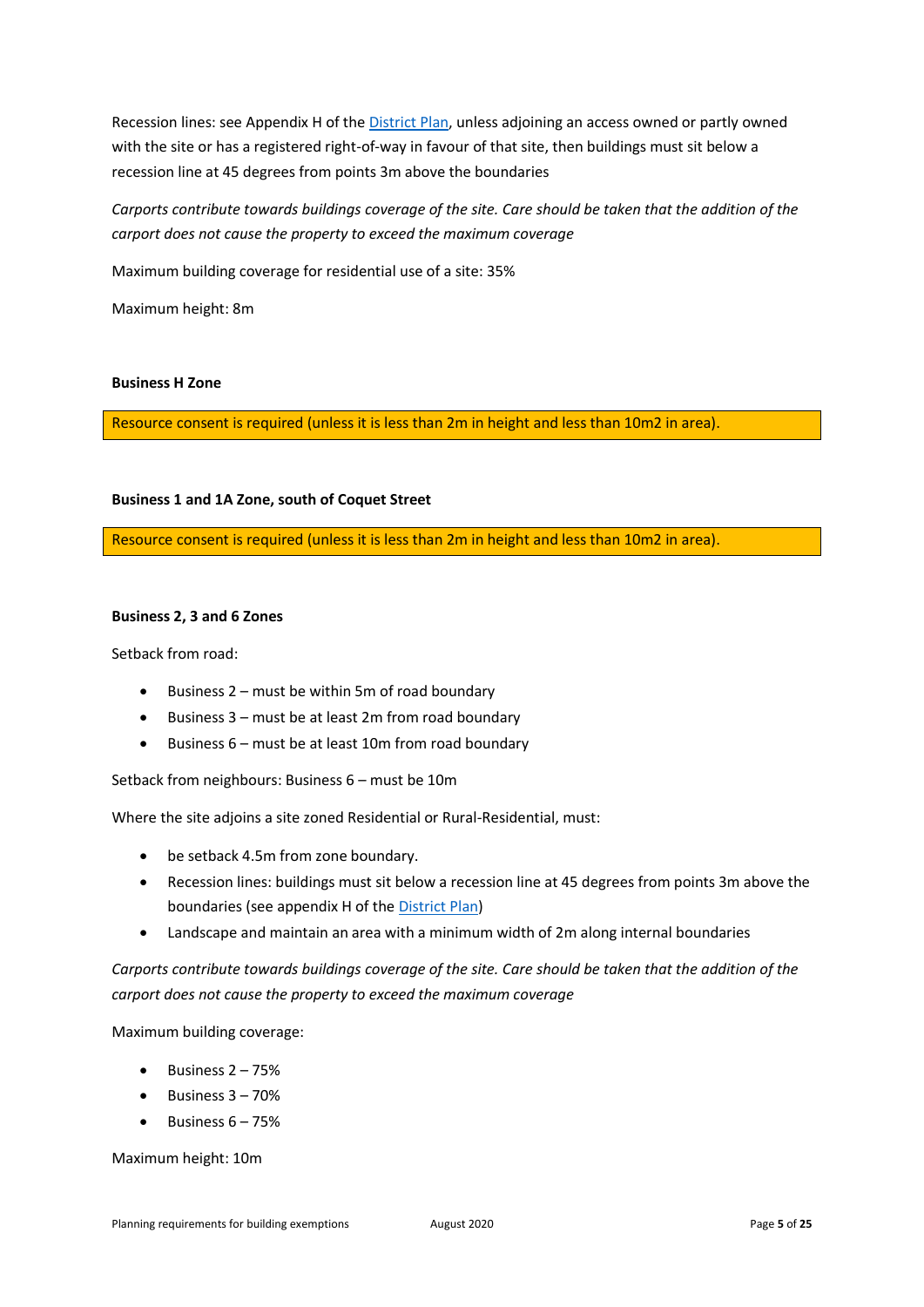#### **Omarama Airfield Zone**

Resource consent is required

#### **Any zone within 100m of the landward side of the centre-line of a floodbank**

Resource consent is required

<span id="page-6-0"></span>Verandahs and balconies

**Any zone where the building is a Category A or B heritage item (see Appendix B of the [District Plan\)](https://www.waitaki.govt.nz/our-services/planning-and-resource-consents/districtplan/Pages/districtplan.aspx)**

Resource consent is required

*Other than for the above Category A and B heritage items, verandahs and balconies should adhere to the following or seek a resource consent –*

# **Residential Zone**

Setback from road: 4.5m (Corner sites: 1 setback of 4.5m, 1 setback of 1.6m)

Setback from neighbours: 1.6m

Recession lines: see Appendix H of the [District Plan](https://www.waitaki.govt.nz/our-services/planning-and-resource-consents/districtplan/Pages/districtplan.aspx)

*Verandahs and balconies (the latter being overhanging or cantilevered parts of buildings) contribute towards buildings coverage of the site. Care should be taken that the addition of the verandah or balcony does not cause the property to exceed the maximum coverage.*

Maximum building coverage: 40%

Maximum height: 8m

#### **Residential 1 Zone**

All the above, and additionally:

Zone boundary setback: 4m

# **Rural-Residential Zone**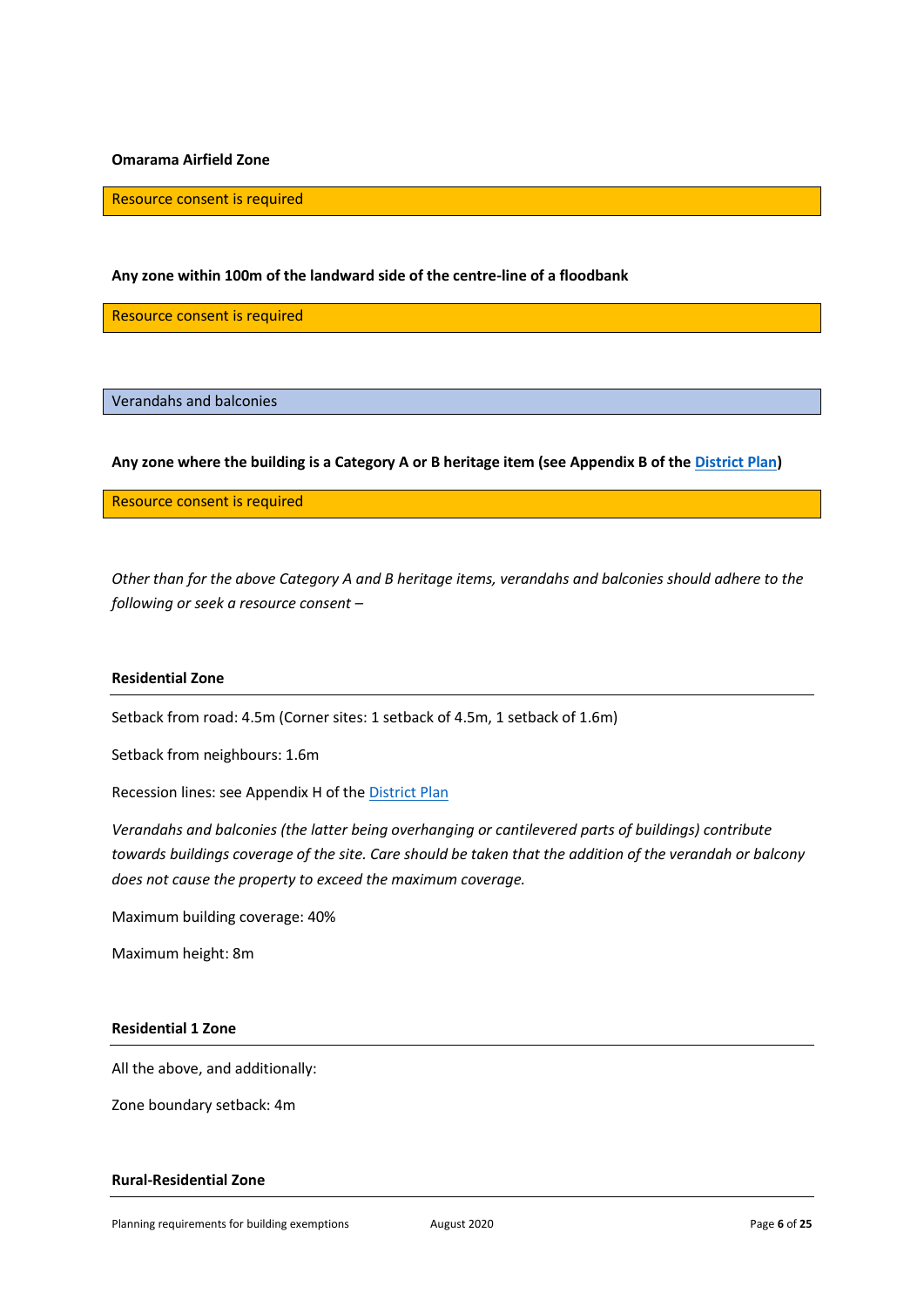#### Setback from road: 15m

#### Setback from neighbours: 10m

*Verandahs and balconies (the latter being overhanging or cantilevered parts of buildings) contribute towards buildings coverage of the site. Care should be taken that the addition of the verandah or balcony does not cause the property to exceed the maximum coverage.*

Maximum building coverage of all buildings: either 500m2 or 5% of the site area, whichever is the larger

Maximum height: 10m

# **Rural General Zone**

#### Resource consent required when:

- Within 20m of any lake, river, stream, or wetland or within any wetland.
- Above 900m in altitude.
- Within an Outstanding or Significant Natural Feature, Outstanding Natural Landscape or Significant Coastal Landscape (see Planning Maps).
- Within areas of significant indigenous vegetation and habitat of significant indigenous fauna and any geo-preservation site (see Planning Maps and Appendix C).

Outside of the above:

Any earthworks required for site preparation etc. must be below 50m2 in area

Setback from roads: 20 from State Highways, 15m from other roads, unless is less than 10m2 when it may be located within the setbacks

Setback from neighbours: 20m

Setback from neighbours in Waynes: on a lot less than 5000m2 with a separate title dating prior to December 1996, the setback required is 1.6m

Maximum height: 10m

#### **Rural Scenic Zone**

Resource consent is required

#### **Township Zone**

Setback from road: 4.5m (Corner sites: 1 setback of 4.5m, 1 setback of 1.6m)

Setback from neighbours: 1.6m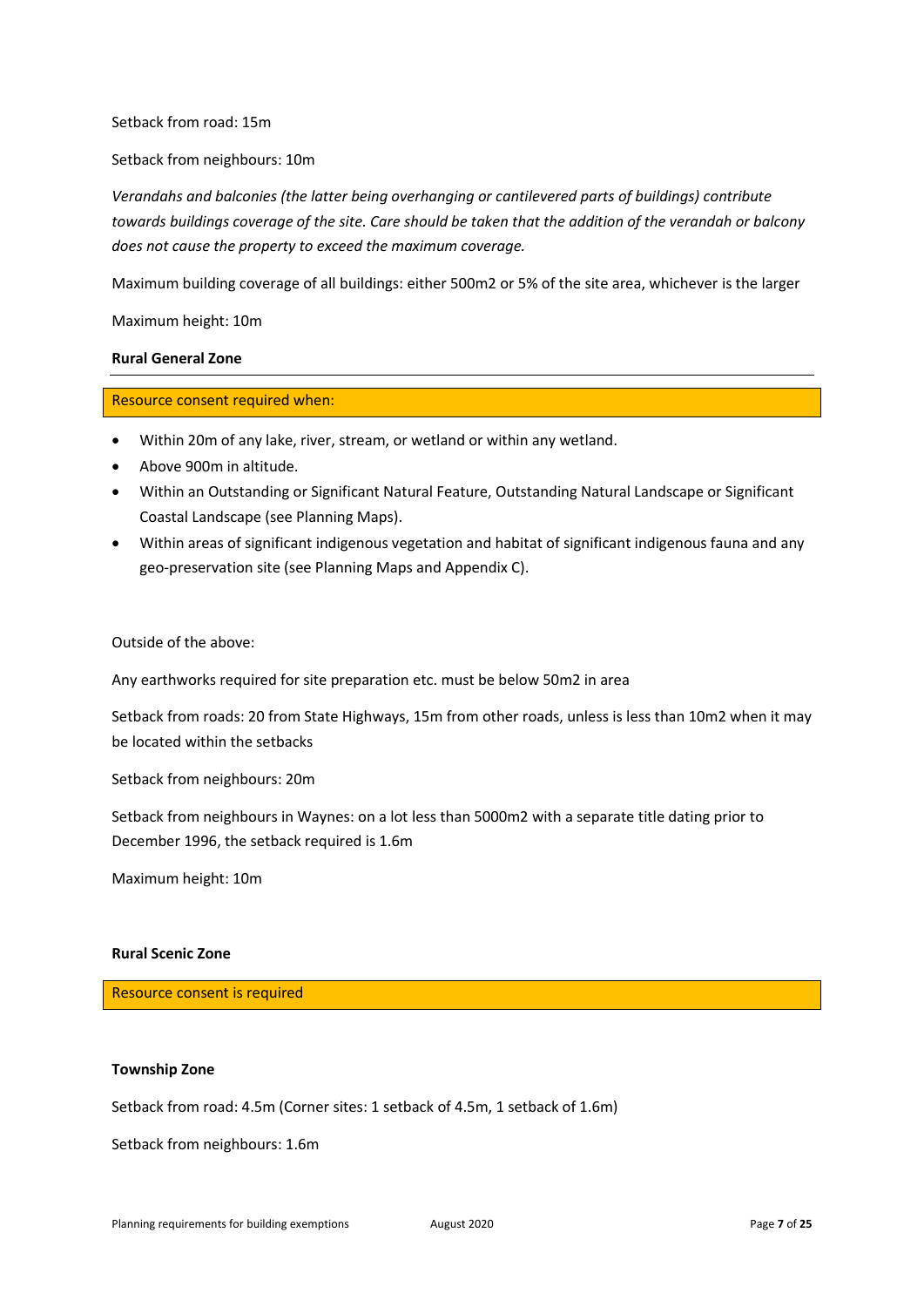Recession lines: see Appendix H of the [District Plan,](https://www.waitaki.govt.nz/our-services/planning-and-resource-consents/districtplan/Pages/districtplan.aspx) unless adjoining an access owned or partly owned with the site or has a registered right-of-way in favour of that site, then buildings must sit below a recession line at 45 degrees from points 3m above the boundaries

*Verandahs and balconies (the latter being overhanging or cantilevered parts of buildings) contribute towards buildings coverage of the site. Care should be taken that the addition of the verandah or balcony does not cause the property to exceed the maximum coverage.*

Maximum building coverage for residential use of a site: 35%

Maximum height: 8m

#### **Business H Zone**

Resource consent is required (for alteration of existing buildings)

# **Business 1 and 1A Zone, south of Coquet Street**

Resource consent is required (for alteration of existing buildings)

#### **Business 2, 3 and 6 Zones**

Setback from road:

- Business 2 must be within 5m of road boundary
- Business 3 must be at least 2m from road boundary
- Business 6 must be at least 10m from road boundary

Setback from neighbours: Business 6 – must be 10m

Where the site adjoins a site zoned Residential or Rural-Residential, must:

- Be setback 4.5m from zone boundary.
- Recession lines: buildings must sit below a recession line at 45 degrees from points 3m above the boundaries (see appendix H of the [District Plan\)](https://www.waitaki.govt.nz/our-services/planning-and-resource-consents/districtplan/Pages/districtplan.aspx)

*Verandahs and balconies (the latter being overhanging or cantilevered parts of buildings) contribute towards buildings coverage of the site. Care should be taken that the addition of the verandah or balcony does not cause the property to exceed the maximum coverage.*

Maximum building coverage:

- Business  $2 75%$
- Business 3 70%
- Business 6 75%

Maximum height: 10m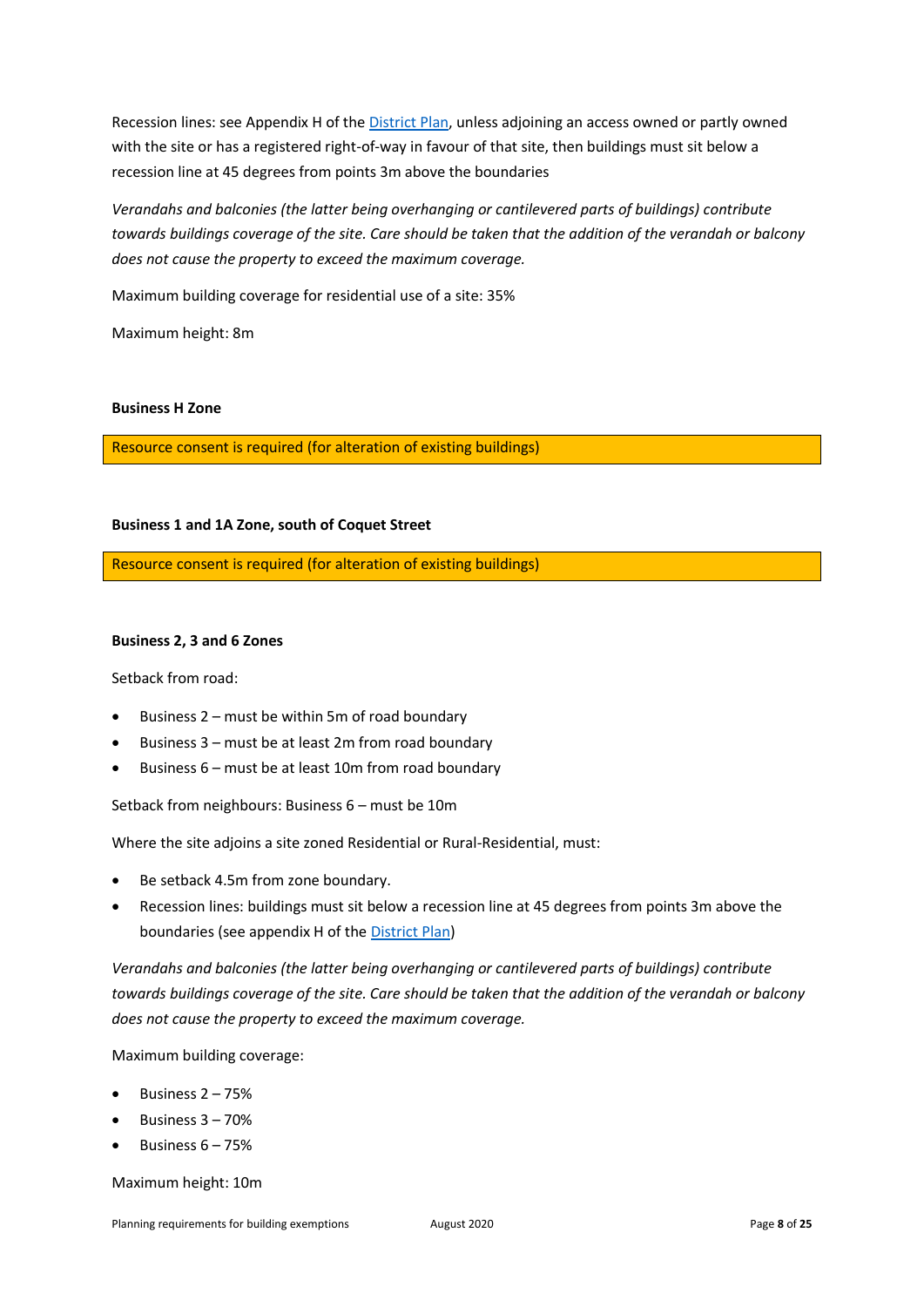# **Omarama Airfield Zone**

Resource consent is required

<span id="page-9-0"></span>Short-span (small) private bridges

*Such bridges will require resource consent in the following locations:* 

#### **Rural General Zone**

Resource consent required for earthworks and the bridge when

a) within 20m of any river, stream, lake, wetland or within any wetland; or

b) within an Outstanding or Significant Natural Feature, Outstanding Natural Landscape or Significant Coastal Landscape (see Planning Maps); or

c) Within areas of significant indigenous vegetation and habitat of significant indigenous fauna and any geo-preservation site (see Planning Maps and Appendix C); or

d) above 900m in altitude

# <span id="page-9-1"></span>Tanks and Pools

**Any zone where the building is a Category A or B heritage item and the tank or pool, regardless of area and height, is attached to the building (see Appendix B of th[e District Plan\)](https://www.waitaki.govt.nz/our-services/planning-and-resource-consents/districtplan/Pages/districtplan.aspx)**

Resource consent is required

*Other than for the above Category A and B heritage items any tank, or a tank on top of a supporting structure where the either the tank, or the tank in combination with its support is less than 10 m2 in area and less than 2 metres high, is exempt from the following [District Plan](https://www.waitaki.govt.nz/our-services/planning-and-resource-consents/districtplan/Pages/districtplan.aspx) provisions. Structures exceeding either the area or height should adhere to the following or seek a resource consent –*

# **Residential Zone**

Setback from road: 4.5m (Corner sites: 1 setback of 4.5m, 1 setback of 1.6m)

Setback from neighbours: 1.6m, unless

- a) structure is less than 10m in length and stormwater is contained within the site, then can abut neighbours boundary; or
- b) adjoining an access owned or partly owned with the site or has a registered right-of-way in favour of that site, then minimum setback can be reduced to 1m from neighbours boundary

Recession lines: see Appendix H of th[e District Plan](https://www.waitaki.govt.nz/our-services/planning-and-resource-consents/districtplan/Pages/districtplan.aspx)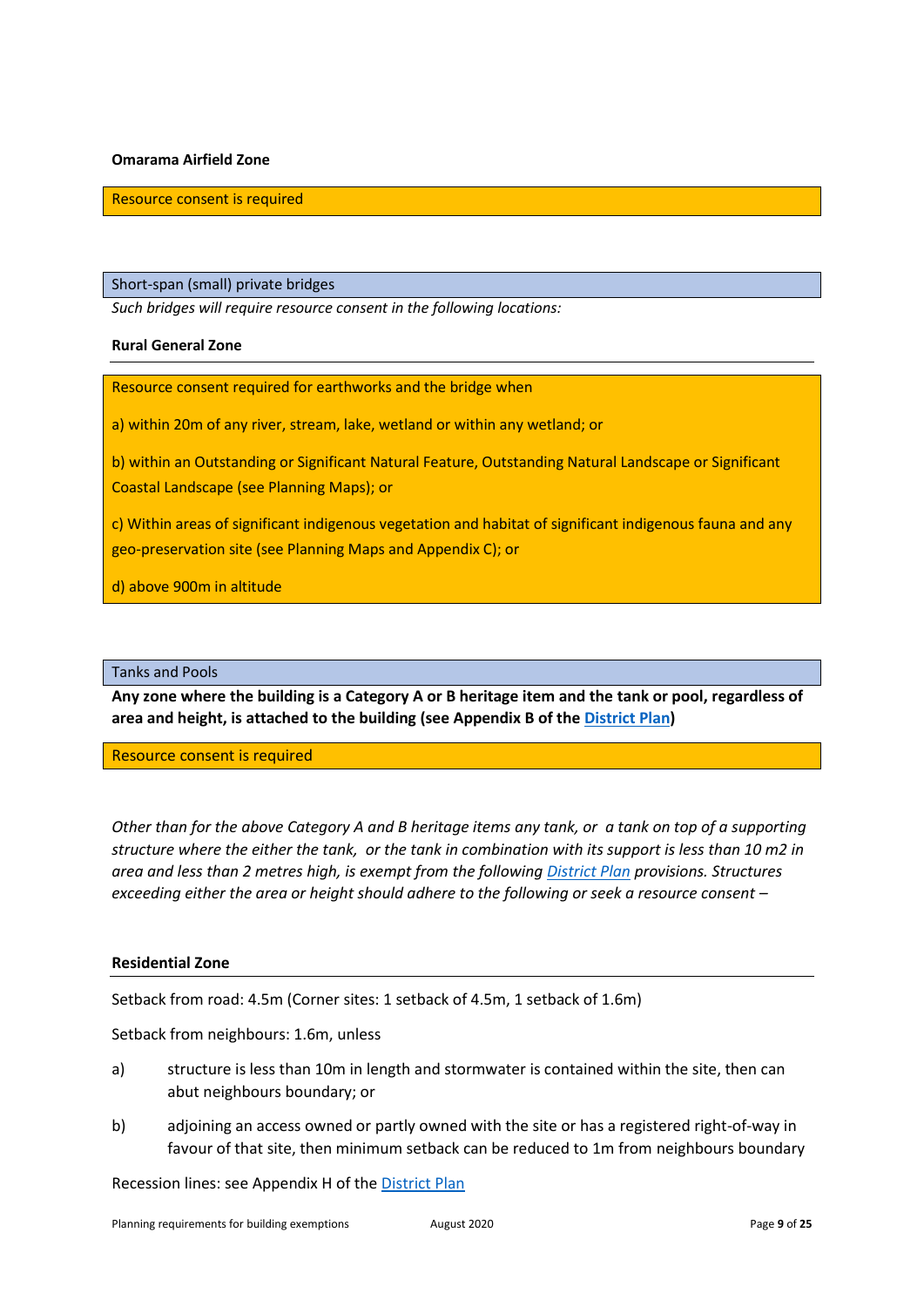*A tank with or without supporting structure can contribute towards buildings coverage of the site. Care should be taken that the addition of the tank does not cause the property to exceed the maximum coverage*

Maximum building coverage: 40%

Maximum height: 8m

# **Residential 1 Zone**

All the above, and additionally:

Zone boundary setback: 4m

# **Rural-Residential Zone**

Setback from road: 15m

Setback from neighbours: 10m

*A tank with or without supporting structure contributes towards buildings coverage of the site. Care should be taken that the addition of the tank t does not cause the property to exceed the maximum coverage*

Maximum building coverage of all buildings: either 500m2 or 5% of the site area, whichever is the larger

Maximum height: 10m

# **Rural General Zone**

Resource consent required when:

- Within 20m of any lake, river, stream, or wetland or within any wetland.
- Above 900m in altitude.
- Within an Outstanding or Significant Natural Feature, Outstanding Natural Landscape or Significant Coastal Landscape (see Planning Maps).
- Within areas of significant indigenous vegetation and habitat of significant indigenous fauna and any geo-preservation site (see Planning Maps and Appendix C).

Outside of the above:

Any earthworks required for site preparation etc. must be below 50m2 in area

Setback from roads: 20 from State Highways, 15m from other roads, unless is less than 10m2 when it may be located within the setbacks

Setback from neighbours: 20m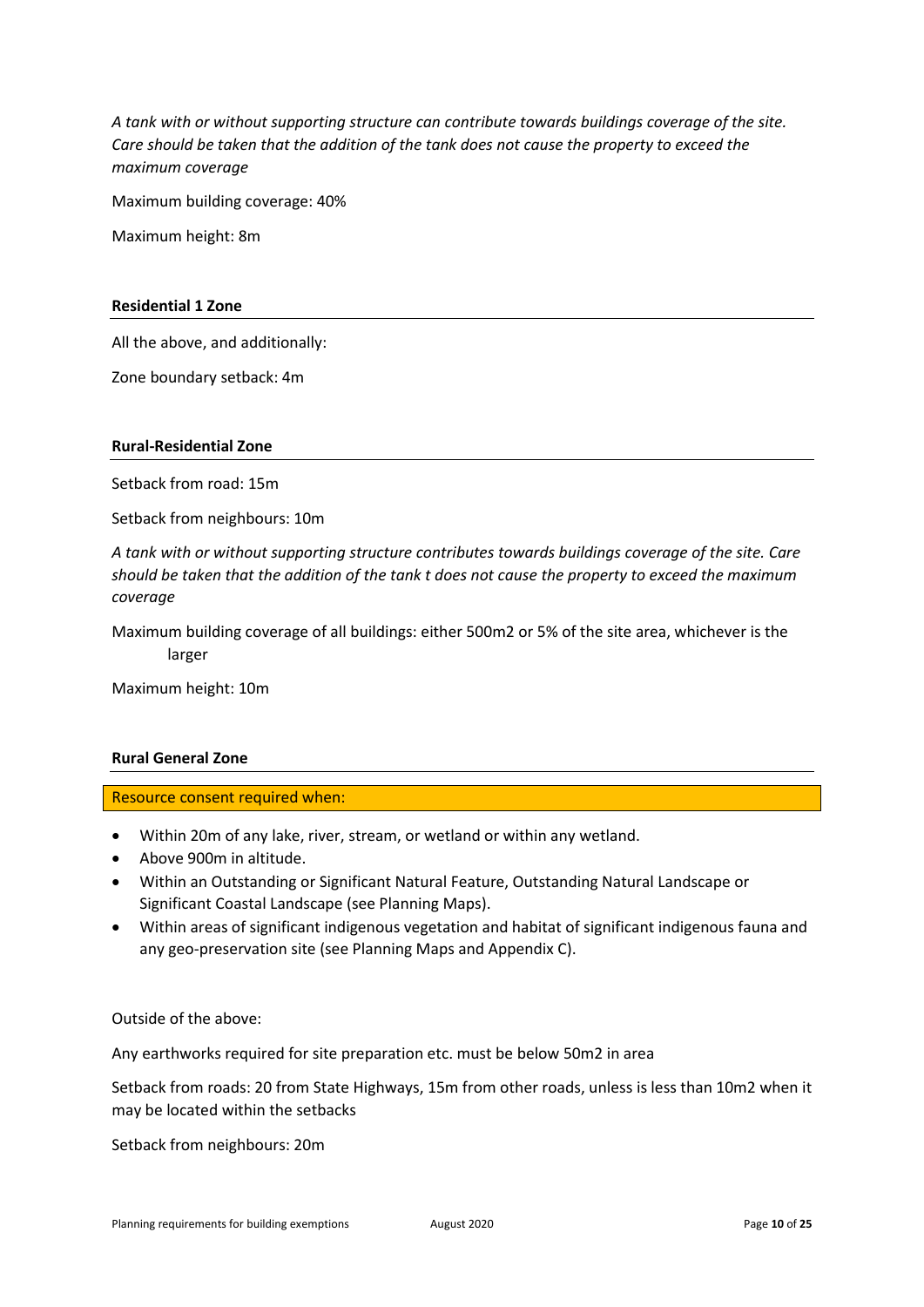Setback from neighbours in Waynes: on a lot less than 5000m2 with a separate title dating prior to December 1996, the setback required is 1.6m

Maximum height: 10m

#### **Rural Scenic Zone**

Resource consent is required

#### **Township Zone**

Setback from road: 4.5m (Corner sites: 1 setback of 4.5m, 1 setback of 1.6m)

Setback from neighbours: 1.6m, unless

- a) A tank with or without supporting structure is less than 10m in length and stormwater is contained within the site, then can abut neighbours boundary; or
- b) adjoining an access owned or partly owned with the site or has a registered right-of-way in favour of that site, then minimum setback can be reduced to 1m from neighbours boundary

Recession lines: see Appendix H of th[e District Plan,](https://www.waitaki.govt.nz/our-services/planning-and-resource-consents/districtplan/Pages/districtplan.aspx) unless adjoining an access owned or partly owned with the site or has a registered right-of-way in favour of that site, then buildings must sit below a recession line at 45 degrees from points 3m above the boundaries

*A tank with or without supporting structure contributes towards buildings coverage of the site. Care should be taken that the addition of the tank does not cause the property to exceed the maximum coverage*

Maximum building coverage for residential use of a site: 35%

Maximum height: 8m

#### **Business H Zone**

Resource consent is required, (unless it is less than 2m in height and less than 10m2 in area)

# **Business 1 and 1A Zone, south of Coquet Street**

Resource consent is required, (unless it is less than 2m in height and less than 10m2 in area)

#### **Business 2, 3 and 6 Zones**

Setback from road: Business 2 – must be within 5m of road boundary Business 3 – must be at least 2m from road boundary Business 6 – must be at least 10m from road boundary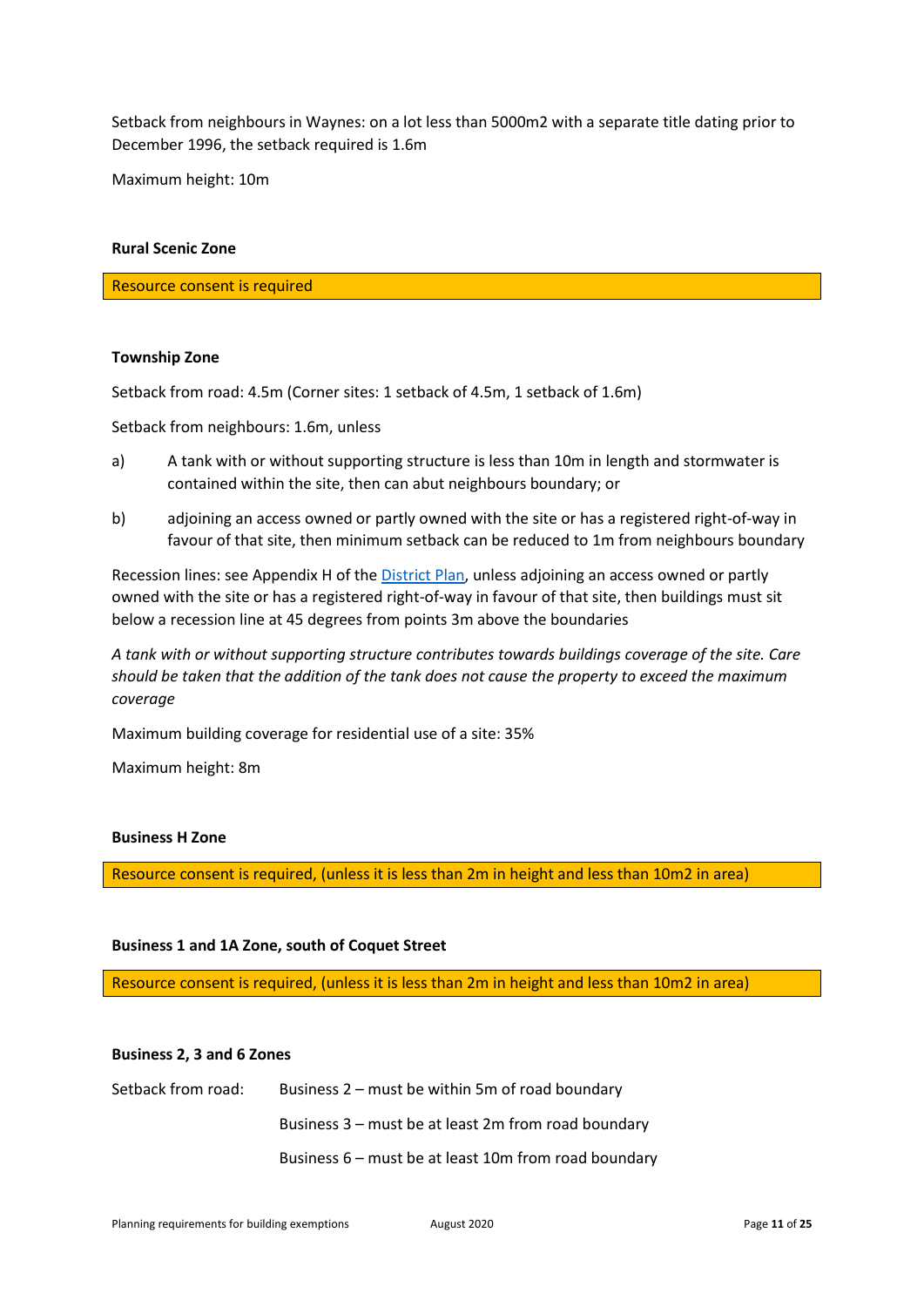Setback from neighbours: Business 6 – must be 10m

Where the site adjoins a site zoned Residential or Rural-Residential, must:

be setback 4.5m from zone boundary.

Recession lines: buildings must sit below a recession line at 45 degrees from points 3m above the boundaries (see appendix H of the [District Plan\)](https://www.waitaki.govt.nz/our-services/planning-and-resource-consents/districtplan/Pages/districtplan.aspx)

Landscape and maintain an area with a minimum width of 2m along internal boundaries

*A tank with or without supporting structure contributes towards buildings coverage of the site. Care should be taken that the addition of the tank does not cause the property to exceed the maximum coverage*

Maximum building coverage: Business 2 – 75%

Business 3 – 70%

Business 6 – 75%

Maximum height: 10m

# **Omarama Airfield Zone**

Resource consent is required

**Any zone within 100m of the landward side of the centre-line of a floodbank** 

Resource consent is required

<span id="page-12-0"></span>Permanent outdoor fireplaces and ovens

**Any zone where the building is a Category A or B heritage item and the carport, regardless of area and height, is attached to the building (see Appendix B of th[e District Plan\)](https://www.waitaki.govt.nz/our-services/planning-and-resource-consents/districtplan/Pages/districtplan.aspx)**

Resource consent is required

*Other than for the above Category A and B heritage items, where any outdoor fireplace or oven structure is less than 10m2 in area and in addition less than 2m in height above ground level it is exempt from the followin[g District Plan](https://www.waitaki.govt.nz/our-services/planning-and-resource-consents/districtplan/Pages/districtplan.aspx) provisions. Structures exceeding either the area or height should adhere to the following or seek a resource consent –*

*Note that both Environment Canterbury and the Otago Regional Council have rules about outdoor fire appliances, and you should check first with the relevant Regional Council before installing an outdoor fire or oven.* 

#### **Residential Zone**

Setback from road: 4.5m (Corner sites: 1 setback of 4.5m, 1 setback of 1.6m)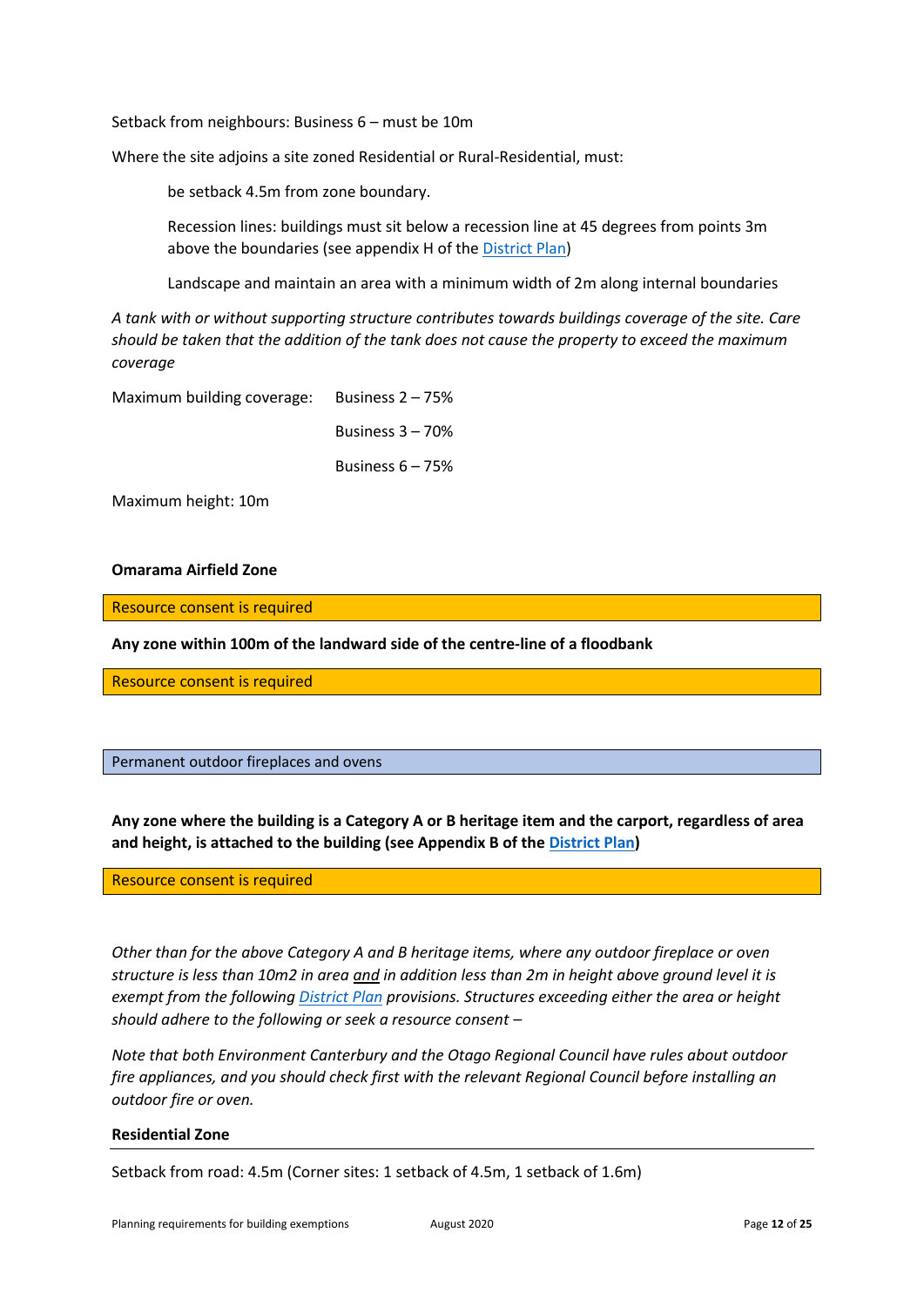Setback from neighbours: 1.6m, unless

- a) outdoor fire or oven is less than 10m in length and stormwater is contained within the site, then can abut neighbours boundary; or
- b) adjoining an access owned or partly owned with the site or has a registered right-of-way in favour of that site, then minimum setback can be reduced to 1m from neighbours boundary

Recession lines: see Appendix H of th[e District Plan](https://www.waitaki.govt.nz/our-services/planning-and-resource-consents/districtplan/Pages/districtplan.aspx)

*outdoor fire or ovens contribute towards buildings coverage of the site. Care should be taken that the addition of the outdoor fire or oven does not cause the property to exceed the maximum coverage*

Maximum building coverage: 40%

Maximum height: 8m

# **Residential 1 Zone**

All the above, and additionally:

Zone boundary setback: 4m

# **Rural-Residential Zone**

Setback from road: 15m

Setback from neighbours: 10m

*Outdoor fire or oven contribute towards buildings coverage of the site. Care should be taken that the addition of the outdoor fire or oven does not cause the property to exceed the maximum coverage*

Maximum building coverage of all buildings: either 500m2 or 5% of the site area, whichever is the larger

Maximum height: 10m

# **Rural General Zone**

Resource consent required when:

- Within 20m of any lake, river, stream, or wetland or within any wetland.
- Above 900m in altitude.
- Within an Outstanding or Significant Natural Feature, Outstanding Natural Landscape or Significant Coastal Landscape (see Planning Maps).
- Within areas of significant indigenous vegetation and habitat of significant indigenous fauna and any geo-preservation site (see Planning Maps and Appendix C).

Outside of the above: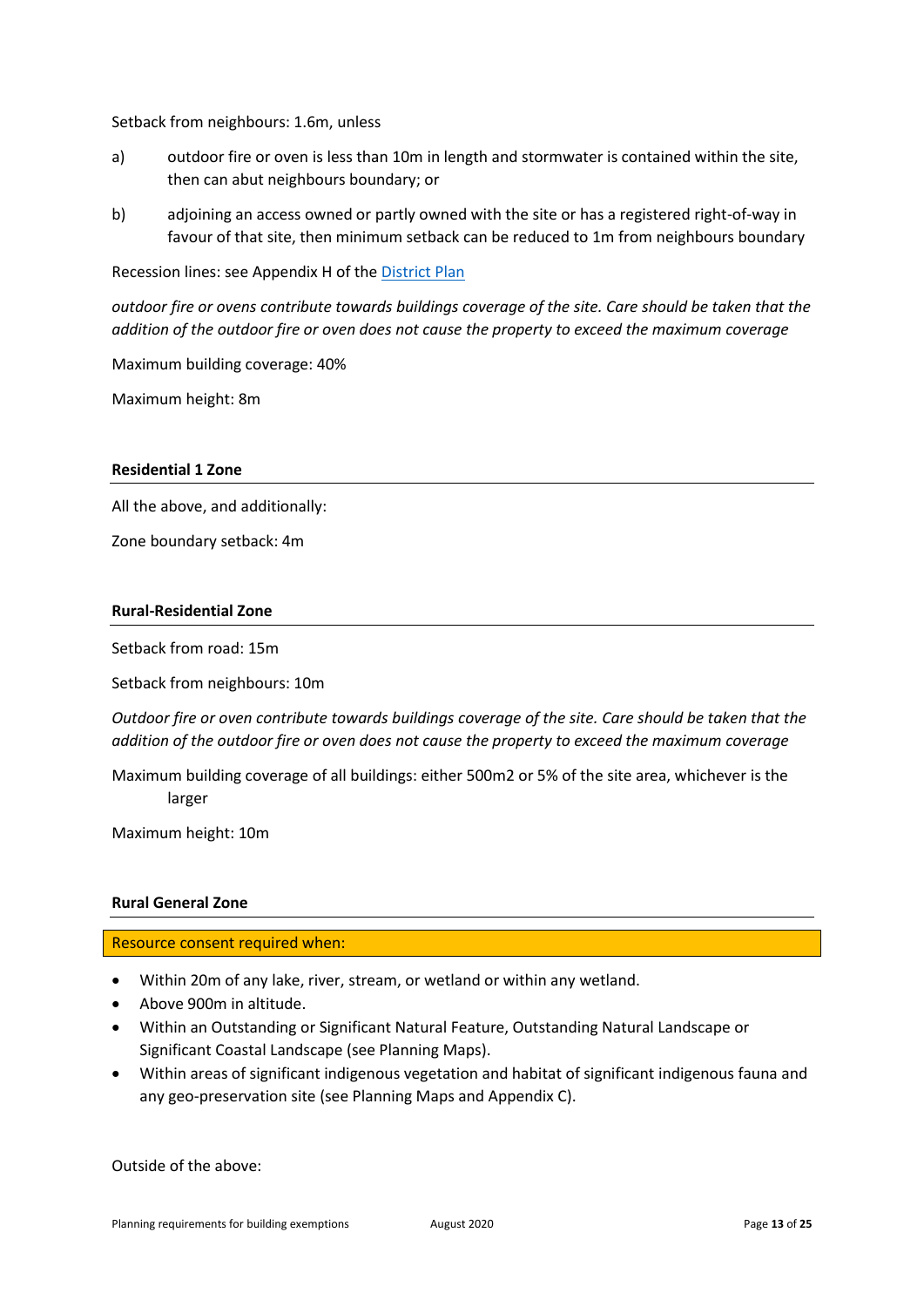Any earthworks required for site preparation etc. must be below 50m2 in area

Setback from roads: 20 from State Highways, 15m from other roads, unless is less than 10m2 when it may be located within the setbacks

Setback from neighbours: 20m

Setback from neighbours in Waynes: on a lot less than 5000m2 with a separate title dating prior to December 1996, the setback required is 1.6m

Maximum height: 10m

# **Rural Scenic Zone**

Resource consent is required

#### **Township Zone**

Setback from road: 4.5m (Corner sites: 1 setback of 4.5m, 1 setback of 1.6m)

Setback from neighbours: 1.6m, unless

- a) outdoor fire or oven is less than 10m in length and stormwater is contained within the site, then can abut neighbours boundary; or
- b) adjoining an access owned or partly owned with the site or has a registered right-of-way in favour of that site, then minimum setback can be reduced to 1m from neighbours boundary

Recession lines: see Appendix H of th[e District Plan,](https://www.waitaki.govt.nz/our-services/planning-and-resource-consents/districtplan/Pages/districtplan.aspx) unless adjoining an access owned or partly owned with the site or has a registered right-of-way in favour of that site, then buildings must sit below a recession line at 45 degrees from points 3m above the boundaries

*Outdoor fires or ovens contribute towards buildings coverage of the site. Care should be taken that the addition of the outdoor fire or oven does not cause the property to exceed the maximum coverage*

Maximum building coverage for residential use of a site: 35%

Maximum height: 8m

#### **Business H Zone**

Resource consent is required, (unless it is less than 2m in height and less than 10m2 in area)

#### **Business 1 and 1A Zone, south of Coquet Street**

Resource consent is required, (unless it is less than 2m in height and less than 10m2 in area)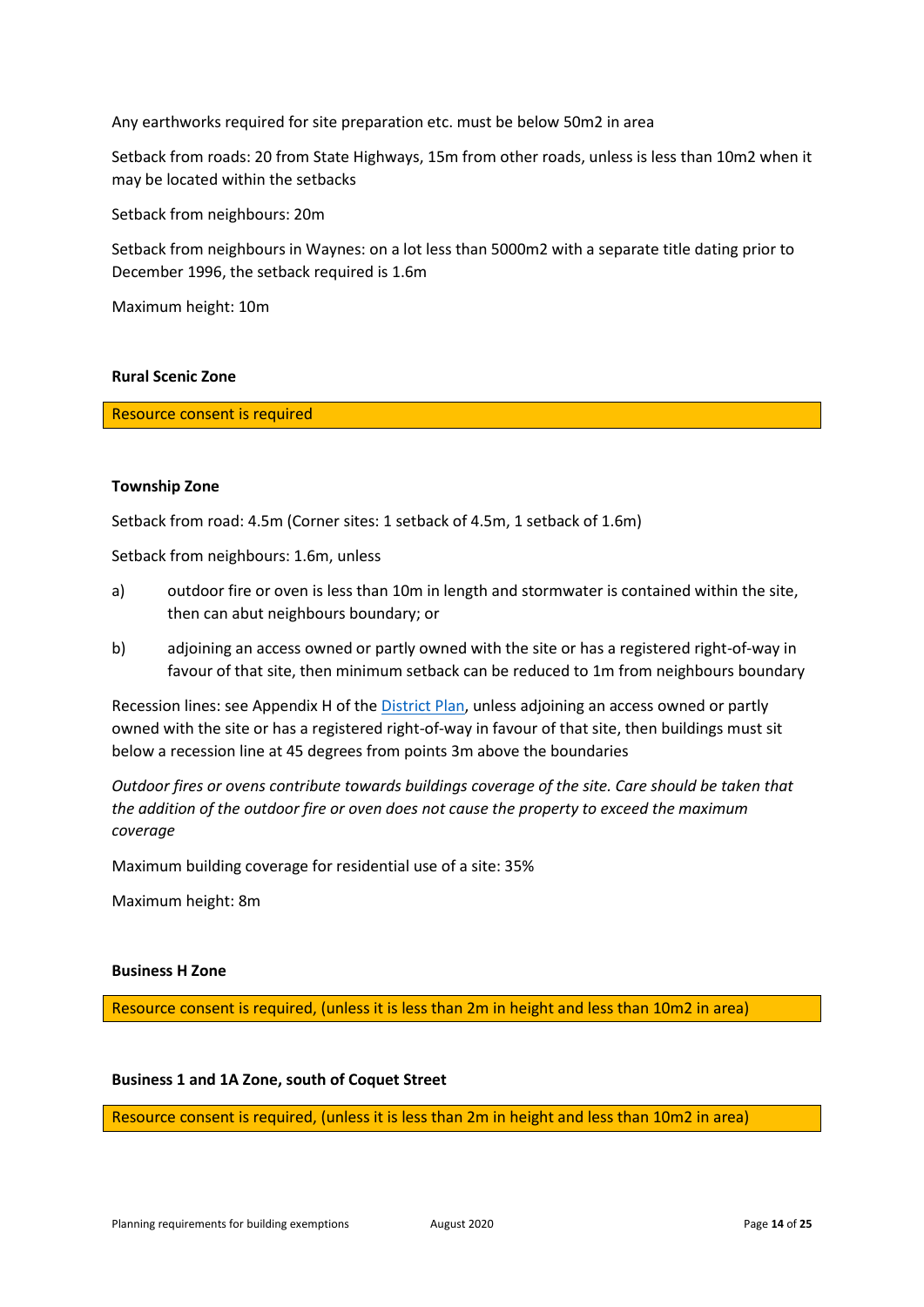# **Business 2, 3 and 6 Zones**

Setback from road:

- Business 2 must be within 5m of road boundary
- Business 3 must be at least 2m from road boundary
- Business 6 must be at least 10m from road boundary

Setback from neighbours: Business 6 – must be 10m

Where the site adjoins a site zoned Residential or Rural-Residential, must:

- be setback 4.5m from zone boundary.
- Recession lines: buildings must sit below a recession line at 45 degrees from points 3m above the boundaries (see appendix H of the [District Plan\)](https://www.waitaki.govt.nz/our-services/planning-and-resource-consents/districtplan/Pages/districtplan.aspx)
- Landscape and maintain an area with a minimum width of 2m along internal boundaries

*Outdoor fires or ovens contribute towards buildings coverage of the site. Care should be taken that the addition of the outdoor fire or oven does not cause the property to exceed the maximum coverage*

Maximum building coverage: Business 2 – 75%

Business 3 – 70%

Business 6 – 75%

Maximum height: 10m

# **Omarama Airfield Zone**

Resource consent is required

# **Any zone within 100m of the landward side of the centre-line of a floodbank**

Resource consent is required

# <span id="page-15-0"></span>Flexible water storage bladders

**Any zone where the building is a Category A or B heritage item and the water bladder, regardless of area and height, is attached to the building (see Appendix B of the District Plan)**

Resource consent is required

*Other than for the above Category A and B heritage items any water bladder that is less than 10 m2 in area and less than 2 metres high, is exempt from the following District Plan provisions. Structures exceeding either the area or height should adhere to the following or seek a resource consent –*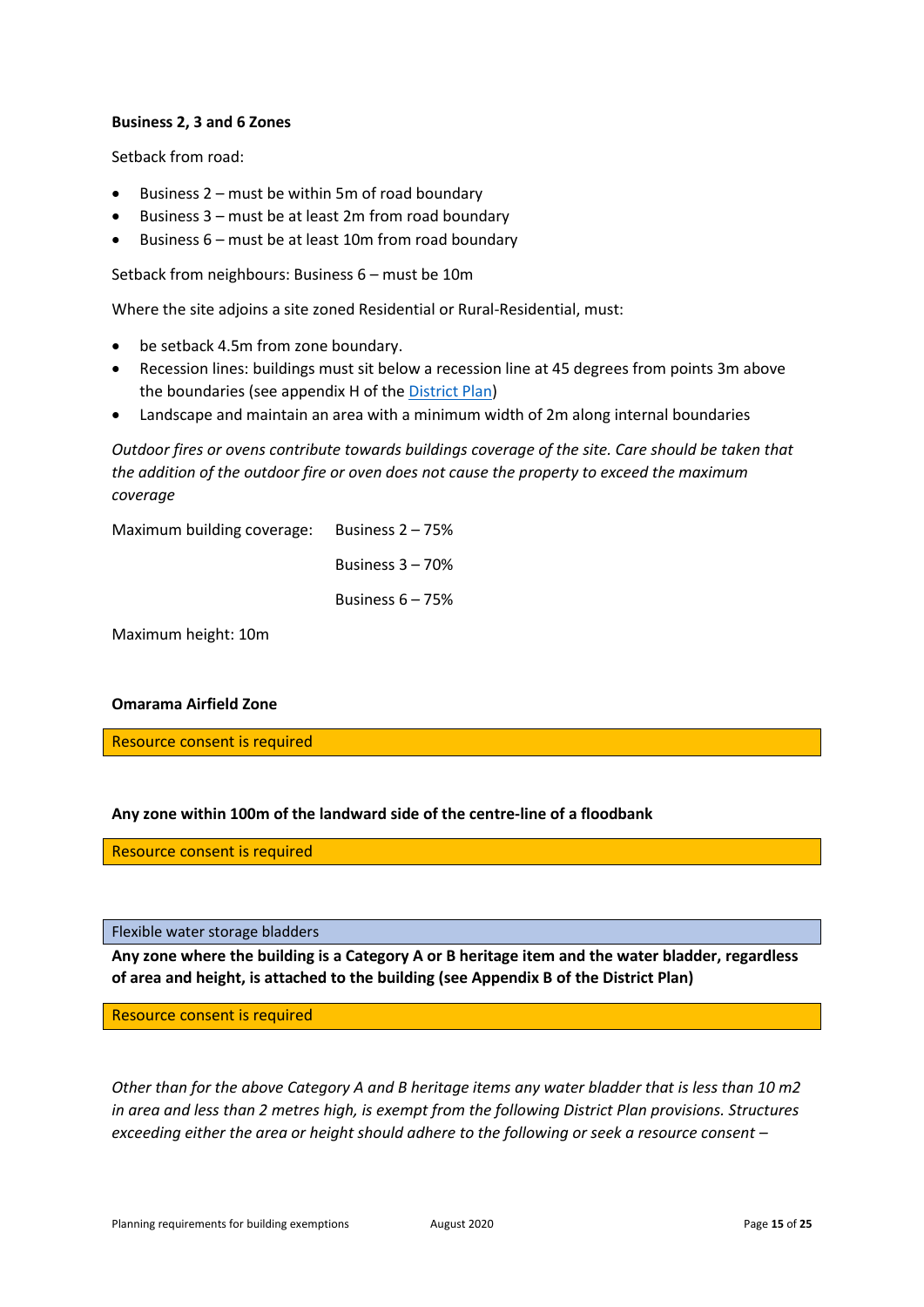# **Residential Zone**

Setback from road: 4.5m (Corner sites: 1 setback of 4.5m, 1 setback of 1.6m)

Setback from neighbours: 1.6m, unless

- a) structure is less than 10m in length and stormwater is contained within the site, then can abut neighbours boundary; or
- b) adjoining an access owned or partly owned with the site or has a registered right-of-way in favour of that site, then minimum setback can be reduced to 1m from neighbours boundary

Recession lines: see Appendix H of the District Plan

*A water bladder can contribute towards buildings coverage of the site. Care should be taken that the addition of the water bladder does not cause the property to exceed the maximum coverage*

Maximum building coverage: 40%

Maximum height: 8m

# **Residential 1 Zone**

All the above, and additionally:

Zone boundary setback: 4m

# **Rural-Residential Zone**

Setback from road: 15m

Setback from neighbours: 10m

*A water bladder with or without supporting structure contributes towards buildings coverage of the site. Care should be taken that the addition of the water bladder does not cause the property to exceed the maximum coverage*

Maximum building coverage of all buildings: either 500m2 or 5% of the site area, whichever is the larger

Maximum height: 10m

# **Rural General Zone**

Resource consent required when:

Within 20m of any lake, river, stream, or wetland or within any wetland.

Above 900m in altitude.

Within an Outstanding or Significant Natural Feature, Outstanding Natural Landscape or Significant Coastal Landscape (see Planning Maps).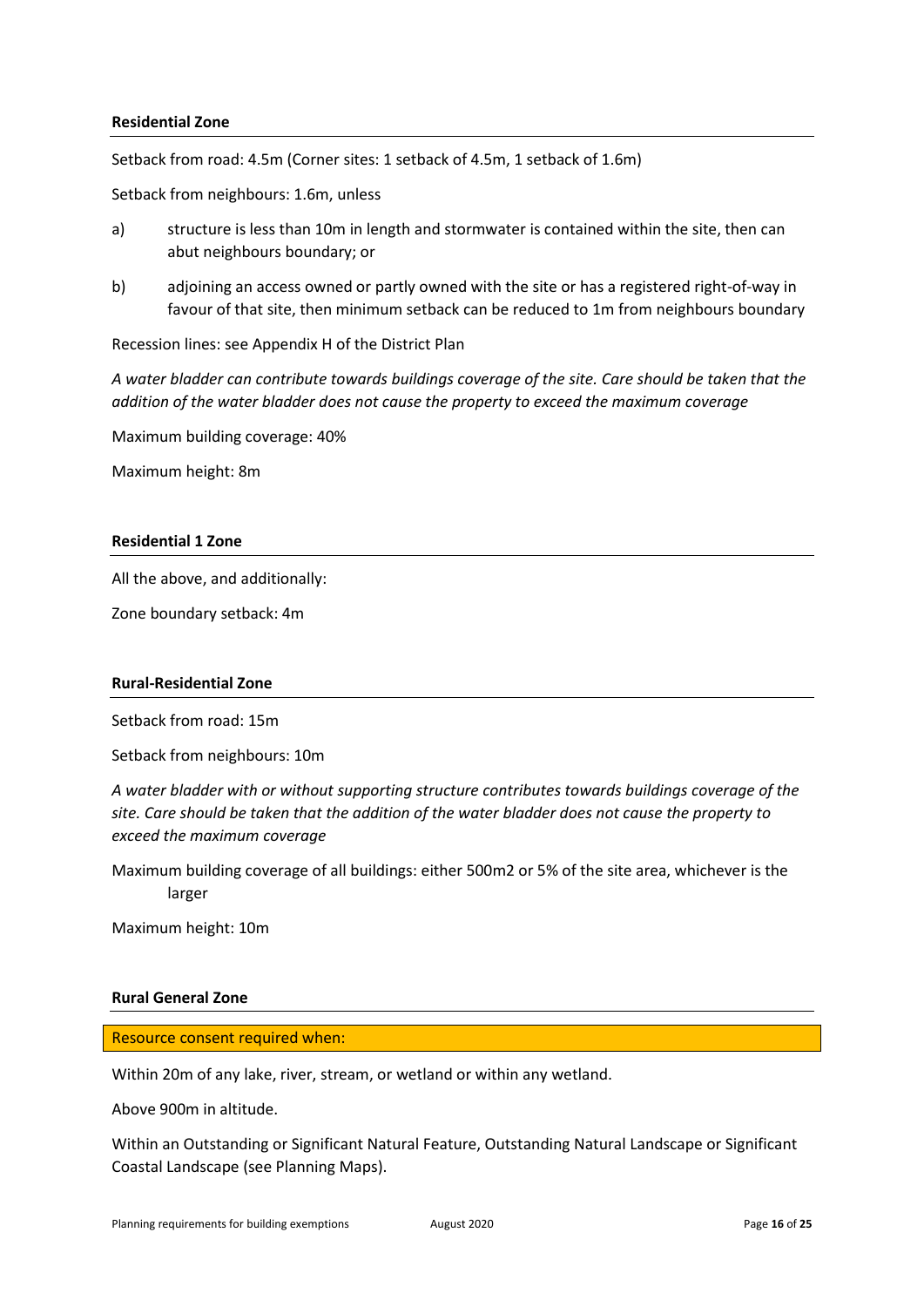Within areas of significant indigenous vegetation and habitat of significant indigenous fauna and any geo-preservation site (see Planning Maps and Appendix C).

Outside of the above:

Any earthworks required for site preparation etc. must be below 50m2 in area

Setback from roads: 20 from State Highways, 15m from other roads, unless is less than 10m2 when it may be located within the setbacks

Setback from neighbours: 20m

Setback from neighbours in Waynes: on a lot less than 5000m2 with a separate title dating prior to December 1996, the setback required is 1.6m

Maximum height: 10m

# **Rural Scenic Zone**

Resource consent is required

#### **Township Zone**

Setback from road: 4.5m (Corner sites: 1 setback of 4.5m, 1 setback of 1.6m)

Setback from neighbours: 1.6m, unless

- a) A water bladder with or without supporting structure is less than 10m in length and stormwater is contained within the site, then can abut neighbours boundary; or
- b) adjoining an access owned or partly owned with the site or has a registered right-of-way in favour of that site, then minimum setback can be reduced to 1m from neighbours boundary

Recession lines: see Appendix H of the District Plan, unless adjoining an access owned or partly owned with the site or has a registered right-of-way in favour of that site, then buildings must sit below a recession line at 45 degrees from points 3m above the boundaries

*A water bladder with or without supporting structure contributes towards buildings coverage of the site. Care should be taken that the addition of the water bladder does not cause the property to exceed the maximum coverage*

Maximum building coverage for residential use of a site: 35%

Maximum height: 8m

#### **Business H Zone**

Resource consent is required, (unless it is less than 2m in height and less than 10m2 in area)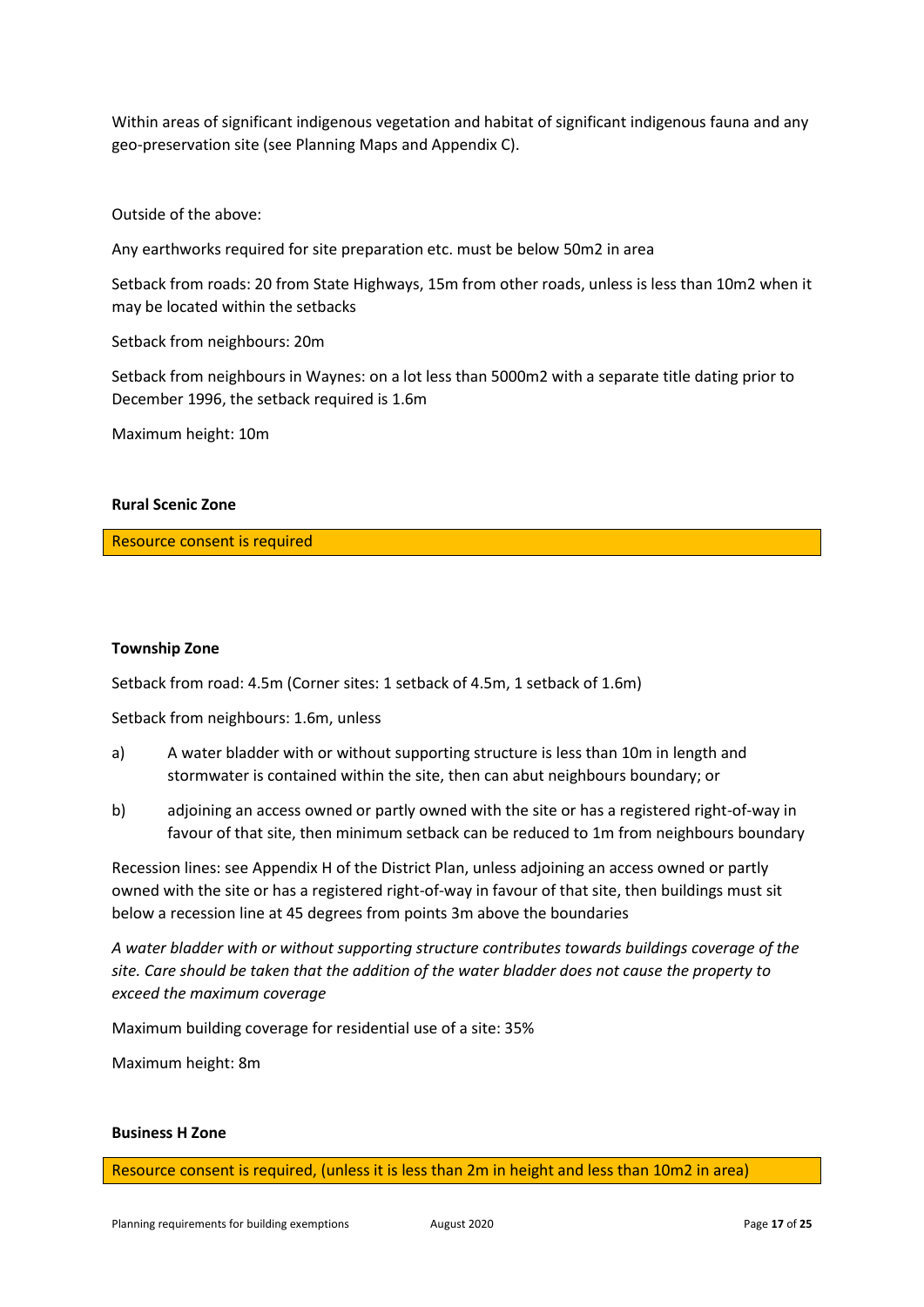#### **Business 1 and 1A Zone, south of Coquet Street**

Resource consent is required, (unless it is less than 2m in height and less than 10m2 in area)

#### **Business 2, 3 and 6 Zones**

| Setback from road: | Business $2$ – must be within 5m of road boundary      |
|--------------------|--------------------------------------------------------|
|                    | Business 3 – must be at least 2m from road boundary    |
|                    | Business $6$ – must be at least 10m from road boundary |

Setback from neighbours: Business 6 – must be 10m

Where the site adjoins a site zoned Residential or Rural-Residential, must:

be setback 4.5m from zone boundary.

Recession lines: buildings must sit below a recession line at 45 degrees from points 3m above the boundaries (see appendix H of the District Plan)

Landscape and maintain an area with a minimum width of 2m along internal boundaries

*A water bladder with or without supporting structure contributes towards buildings coverage of the site. Care should be taken that the addition of the water bladder does not cause the property to exceed the maximum coverage*

Maximum building coverage: Business 2 – 75% Business 3 – 70% Business 6 – 75%

Maximum height: 10m

# **Omarama Airfield Zone**

Resource consent is required

#### **Any zone within 100m of the landward side of the centre-line of a floodbank**

Resource consent is required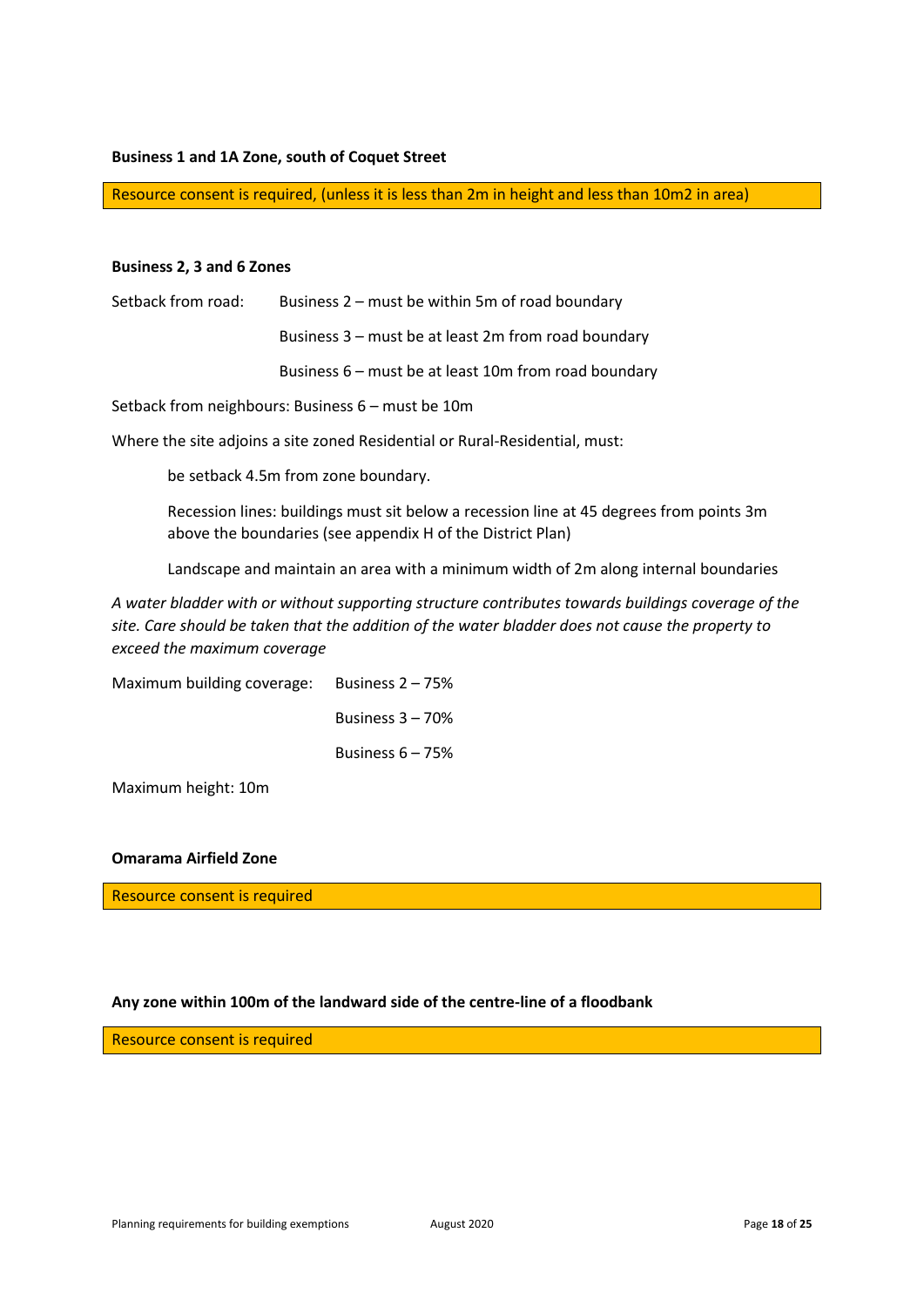<span id="page-19-0"></span>Structures supporting water pipes.

**Any zone where the building is a Category A or B heritage item and the structure, regardless of area and height, is attached to the building (see Appendix B of th[e District Plan\)](https://www.waitaki.govt.nz/our-services/planning-and-resource-consents/districtplan/Pages/districtplan.aspx)**

Resource consent is required

The Building Act exemption only applies to water pipe supporting structures that **are less than one metre high** that are on the ground.

*Other than for the above Category A and B heritage items, where any water pipe structure is less than 10m2 in area and in addition less than 2m in height above ground level it is exempt from the following [District Plan](https://www.waitaki.govt.nz/our-services/planning-and-resource-consents/districtplan/Pages/districtplan.aspx) provisions. Structures exceeding either the area or height should adhere to the following or seek a resource consent –*

# **Residential Zone**

Setback from road: 4.5m (Corner sites: 1 setback of 4.5m, 1 setback of 1.6m)

Setback from neighbours: 1.6m, unless

- a) water pipe structure is less than 10m in length and stormwater is contained within the site, then can abut neighbours boundary; or
- b) adjoining an access owned or partly owned with the site or has a registered right-of-way in favour of that site, then minimum setback can be reduced to 1m from neighbours boundary

Recession lines: see Appendix H of th[e District Plan](https://www.waitaki.govt.nz/our-services/planning-and-resource-consents/districtplan/Pages/districtplan.aspx)

*A water pipe structure contributes towards buildings coverage of the site. Care should be taken that the addition of the Water pipe structure does not cause the property to exceed the maximum coverage*

Maximum building coverage: 40%

Maximum height: 8m

# **Residential 1 Zone**

All the above, and additionally:

Zone boundary setback: 4m

# **Rural-Residential Zone**

Setback from road: 15m

Setback from neighbours: 10m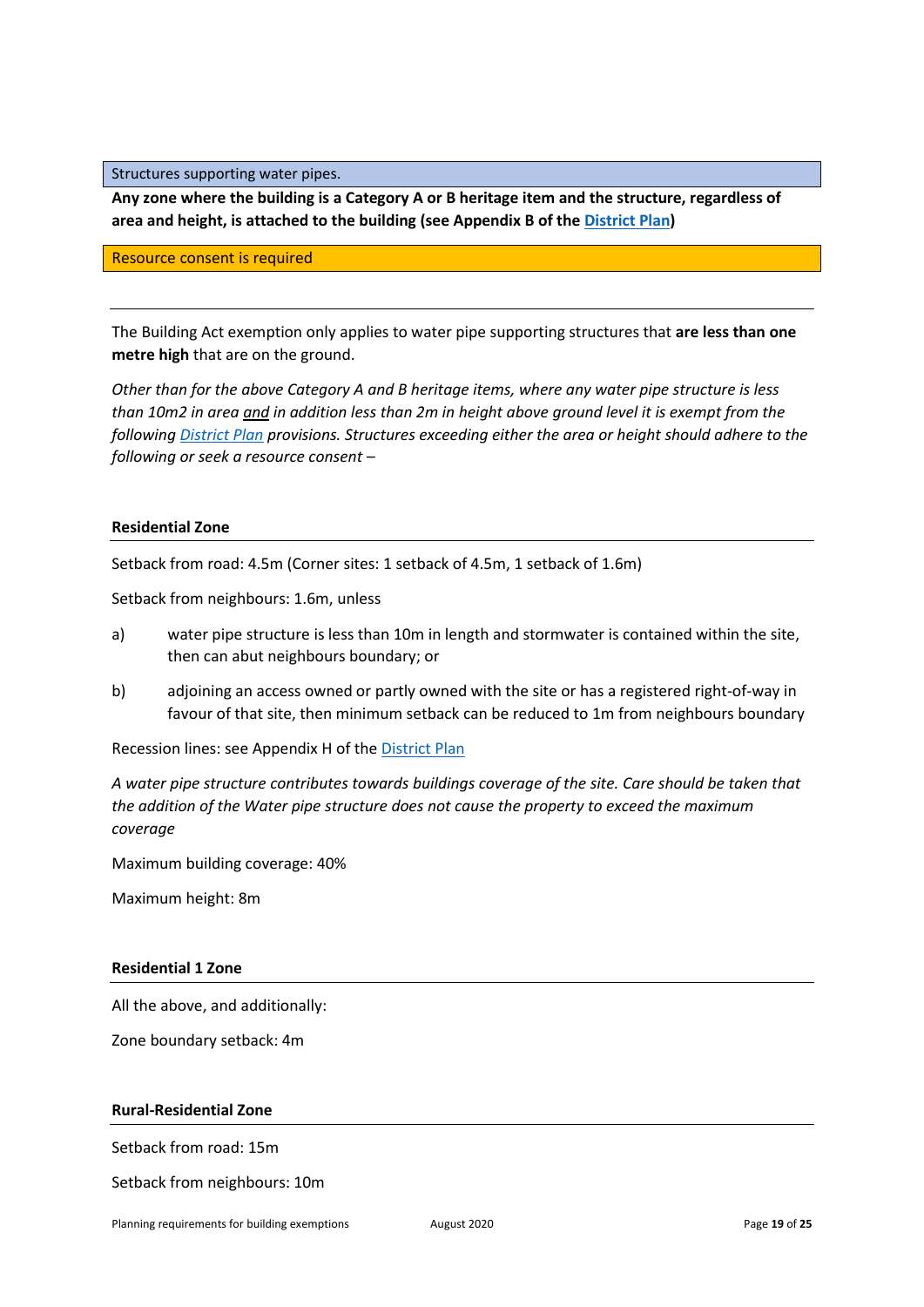*A water pipe structure contributes towards buildings coverage of the site. Care should be taken that the addition of the water pipe structure does not cause the property to exceed the maximum coverage*

Maximum building coverage of all buildings: either 500m2 or 5% of the site area, whichever is the larger

Maximum height: 10m

# **Rural General Zone**

Resource consent required when:

Within 20m of any lake, river, stream, or wetland or within any wetland.

Above 900m in altitude.

Within an Outstanding or Significant Natural Feature, Outstanding Natural Landscape or Significant Coastal Landscape (see Planning Maps).

Within areas of significant indigenous vegetation and habitat of significant indigenous fauna and any geo-preservation site (see Planning Maps and Appendix C).

Outside of the above:

Any earthworks required for site preparation etc. must be below 50m2 in area

Setback from roads: 20 from State Highways, 15m from other roads, unless is less than 10m2 when it may be located within the setbacks

Setback from neighbours: 20m

Setback from neighbours in Waynes: on a lot less than 5000m2 with a separate title dating prior to December 1996, the setback required is 1.6m

Maximum height: 10m

#### **Rural Scenic Zone**

Resource consent is required

# **Township Zone**

Setback from road: 4.5m (Corner sites: 1 setback of 4.5m, 1 setback of 1.6m)

Setback from neighbours: 1.6m, unless

a) Water pipe structure is less than 10m in length and stormwater is contained within the site, then can abut neighbours boundary; or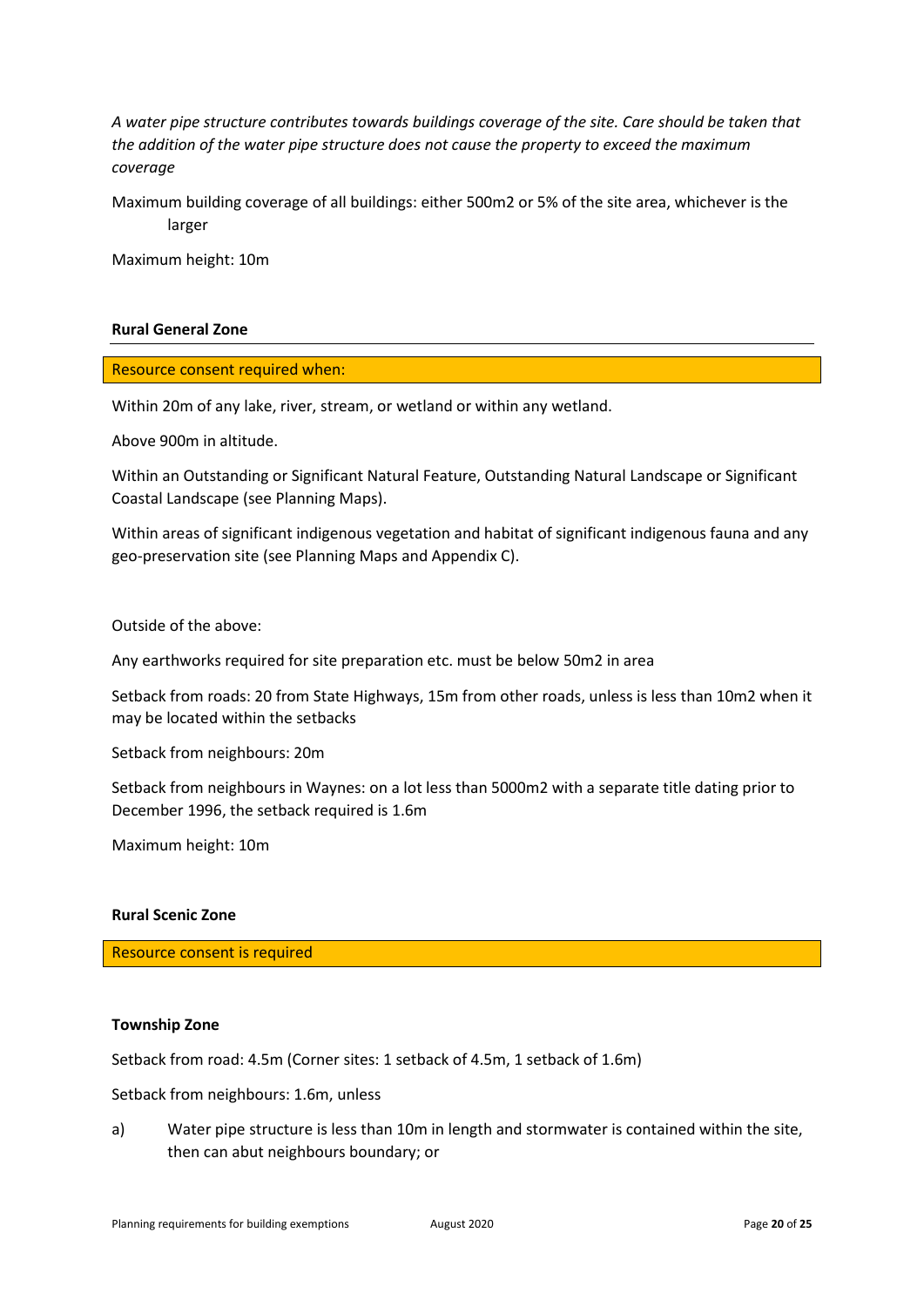b) adjoining an access owned or partly owned with the site or has a registered right-of-way in favour of that site, then minimum setback can be reduced to 1m from neighbours boundary

Recession lines: see Appendix H of th[e District Plan,](https://www.waitaki.govt.nz/our-services/planning-and-resource-consents/districtplan/Pages/districtplan.aspx) unless adjoining an access owned or partly owned with the site or has a registered right-of-way in favour of that site, then buildings must sit below a recession line at 45 degrees from points 3m above the boundaries

*Water pipe structures contribute towards buildings coverage of the site. Care should be taken that the addition of the Water pipe structure does not cause the property to exceed the maximum coverage*

Maximum building coverage for residential use of a site: 35%

Maximum height: 8m

# **Business H Zone**

Resource consent is required, (unless it is less than 2m in height and less than 10m2 in area)

# **Business 1 and 1A Zone, south of Coquet Street**

Resource consent is required, (unless it is less than 2m in height and less than 10m2 in area)

# **Business 2, 3 and 6 Zones**

Setback from road:

- Business 2 must be within 5m of road boundary
- Business 3 must be at least 2m from road boundary
- Business 6 must be at least 10m from road boundary

Setback from neighbours: Business 6 – must be 10m

Where the site adjoins a site zoned Residential or Rural-Residential, must:

- be setback 4.5m from zone boundary.
- Recession lines: buildings must sit below a recession line at 45 degrees from points 3m above the boundaries (see appendix H of the [District Plan\)](https://www.waitaki.govt.nz/our-services/planning-and-resource-consents/districtplan/Pages/districtplan.aspx)
- Landscape and maintain an area with a minimum width of 2m along internal boundaries

*Water pipe structures contribute towards buildings coverage of the site. Care should be taken that the addition of the Water pipe structure does not cause the property to exceed the maximum coverage*

Maximum building coverage:

- Business  $2 75%$
- Business 3 70%
- Business  $6 75%$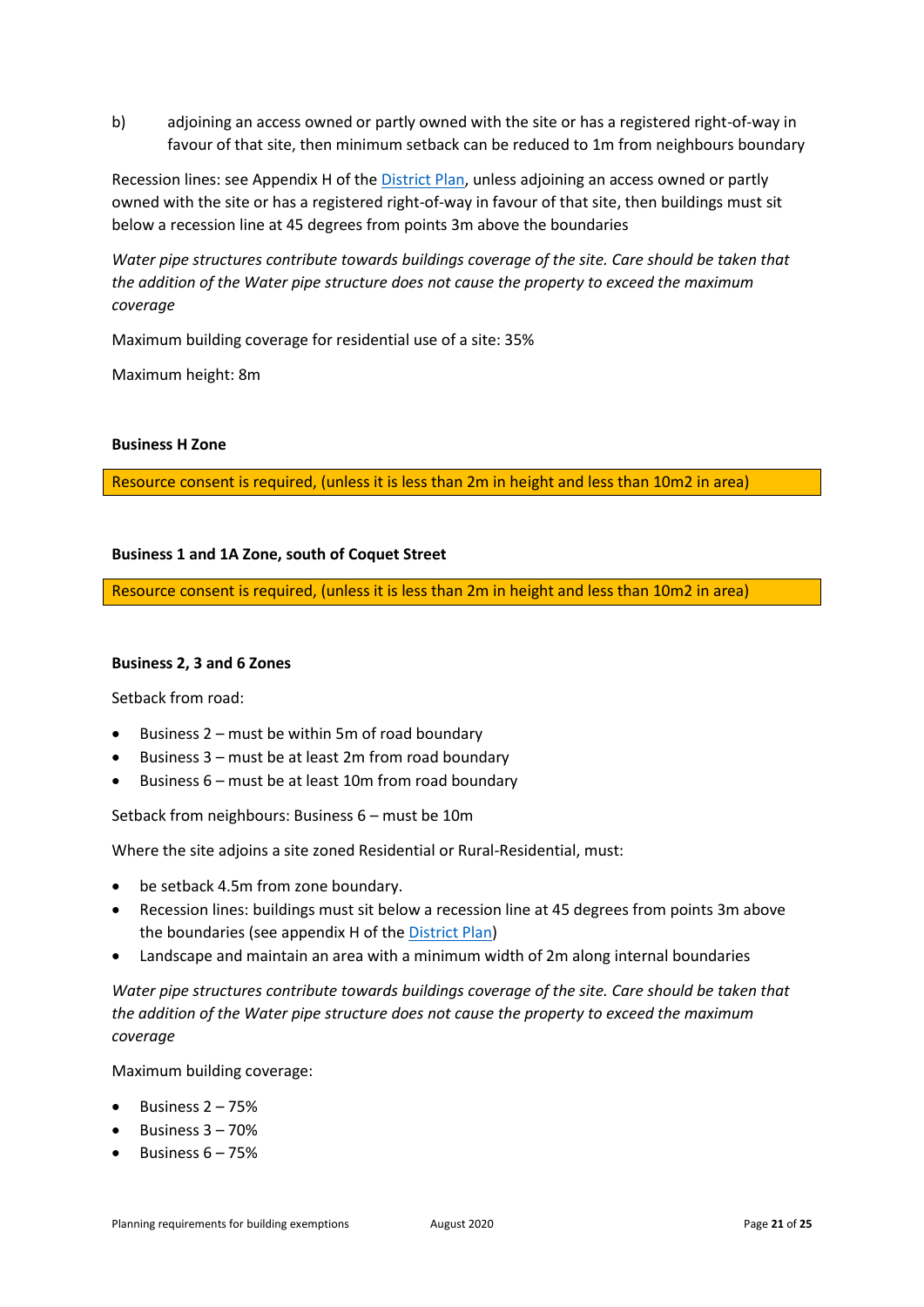Maximum height: 10m

#### **Omarama Airfield Zone**

Resource consent is required

# **Any zone within 100m of the landward side of the centre-line of a floodbank**

Resource consent is required

# <span id="page-22-0"></span>Ground mounted solar array panels

*Structures less than 10m2 in area and in addition less than 2m in height above ground level are exempt from th[e District Plan](https://www.waitaki.govt.nz/our-services/planning-and-resource-consents/districtplan/Pages/districtplan.aspx) provisions. Structures such as ground mounted solar array panels exceeding either the area or height should adhere to the following or seek a resource consent –*

#### **Residential Zone**

Setback from road: 4.5m (Corner sites: 1 setback of 4.5m, 1 setback of 1.6m)

Setback from neighbours: 1.6m

Recession lines: see Appendix H of the [District Plan](https://www.waitaki.govt.nz/our-services/planning-and-resource-consents/districtplan/Pages/districtplan.aspx)

*Ground mounted solar panels contribute towards buildings coverage of the site. Care should be taken that the addition of the solar panels does not cause the property to exceed the maximum coverage.*

Maximum building coverage: 40%

Maximum height: 8m

# **Residential 1 Zone**

All the above, and additionally:

Zone boundary setback: 4m

# **Rural-Residential Zone**

Setback from road: 15m

Setback from neighbours: 10m

*Ground mounted solar panels contribute towards buildings coverage of the site. Care should be taken that the addition of the solar panels does not cause the property to exceed the maximum coverage.*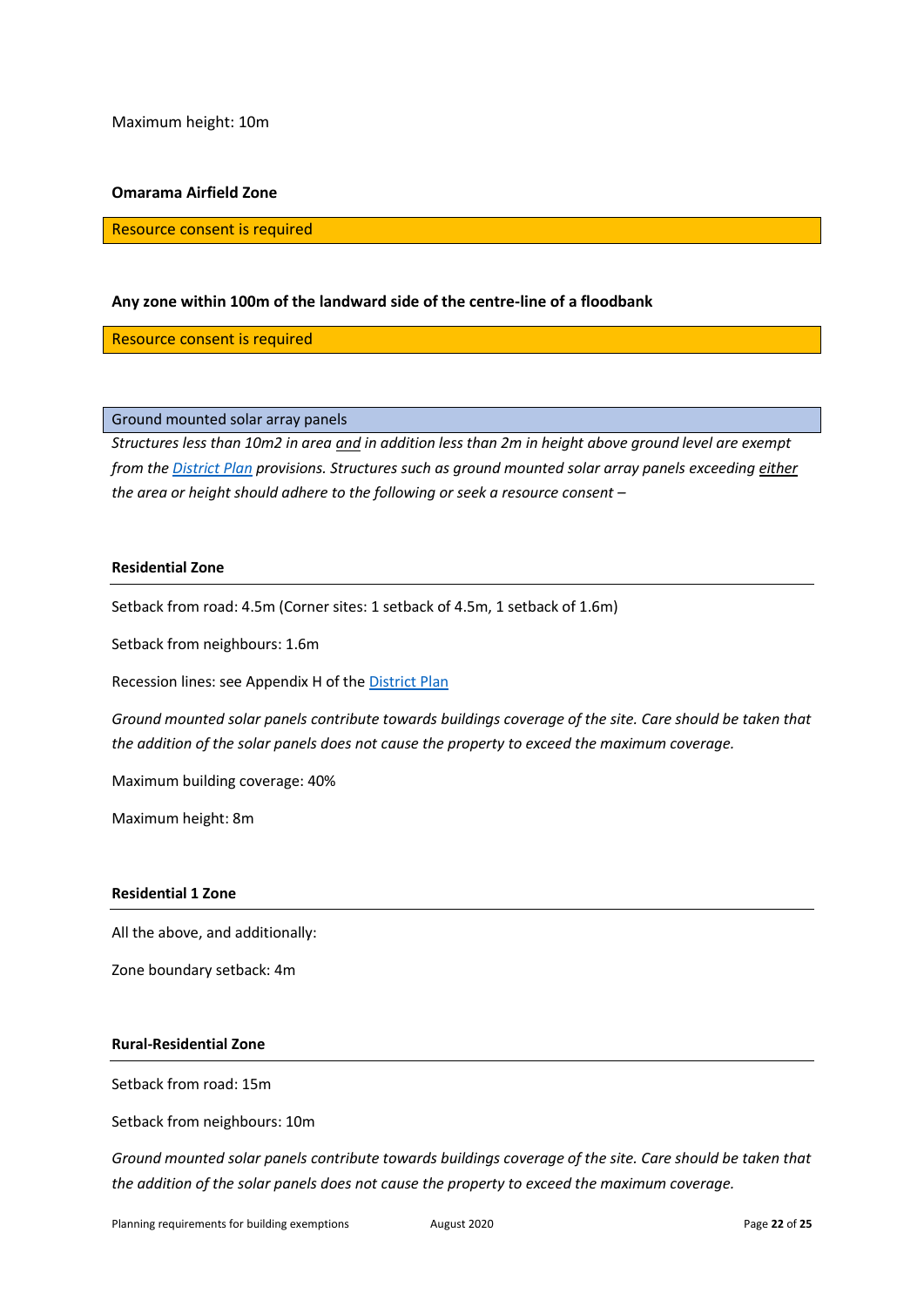Maximum building coverage of all buildings: either 500m2 or 5% of the site area, whichever is the larger Maximum height: 10m

# **Rural General Zone**

# Resource consent required when:

- Within 20m of any lake, river, stream, or wetland or within any wetland.
- Above 900m in altitude.
- Within an Outstanding or Significant Natural Feature, Outstanding Natural Landscape or Significant Coastal Landscape (see Planning Maps).
- Within areas of significant indigenous vegetation and habitat of significant indigenous fauna and any geo-preservation site (see Planning Maps and Appendix C).

Outside of the above:

Any earthworks required for site preparation etc. must be below 50m2 in area or 100m3

Setback from roads: 20 from State Highways, 15m from other roads, unless is less than 10m2 when it may be located within the setbacks

Setback from neighbours: 20m

Setback from neighbours in Waynes: on a lot less than 5000m2 with a separate title dating prior to December 1996, the setback required is 1.6m

Maximum height: 10m

# **Rural Scenic Zone**

Resource consent is required

# **Township Zone**

Setback from road: 4.5m (Corner sites: 1 setback of 4.5m, 1 setback of 1.6m)

Setback from neighbours: 1.6m

Recession lines: see Appendix H of the [District Plan,](https://www.waitaki.govt.nz/our-services/planning-and-resource-consents/districtplan/Pages/districtplan.aspx) unless adjoining an access owned or partly owned with the site or has a registered right-of-way in favour of that site, then buildings must sit below a recession line at 45 degrees from points 3m above the boundaries

*Ground mounted solar panels contribute towards buildings coverage of the site. Care should be taken that the addition of the solar panels does not cause the property to exceed the maximum coverage.*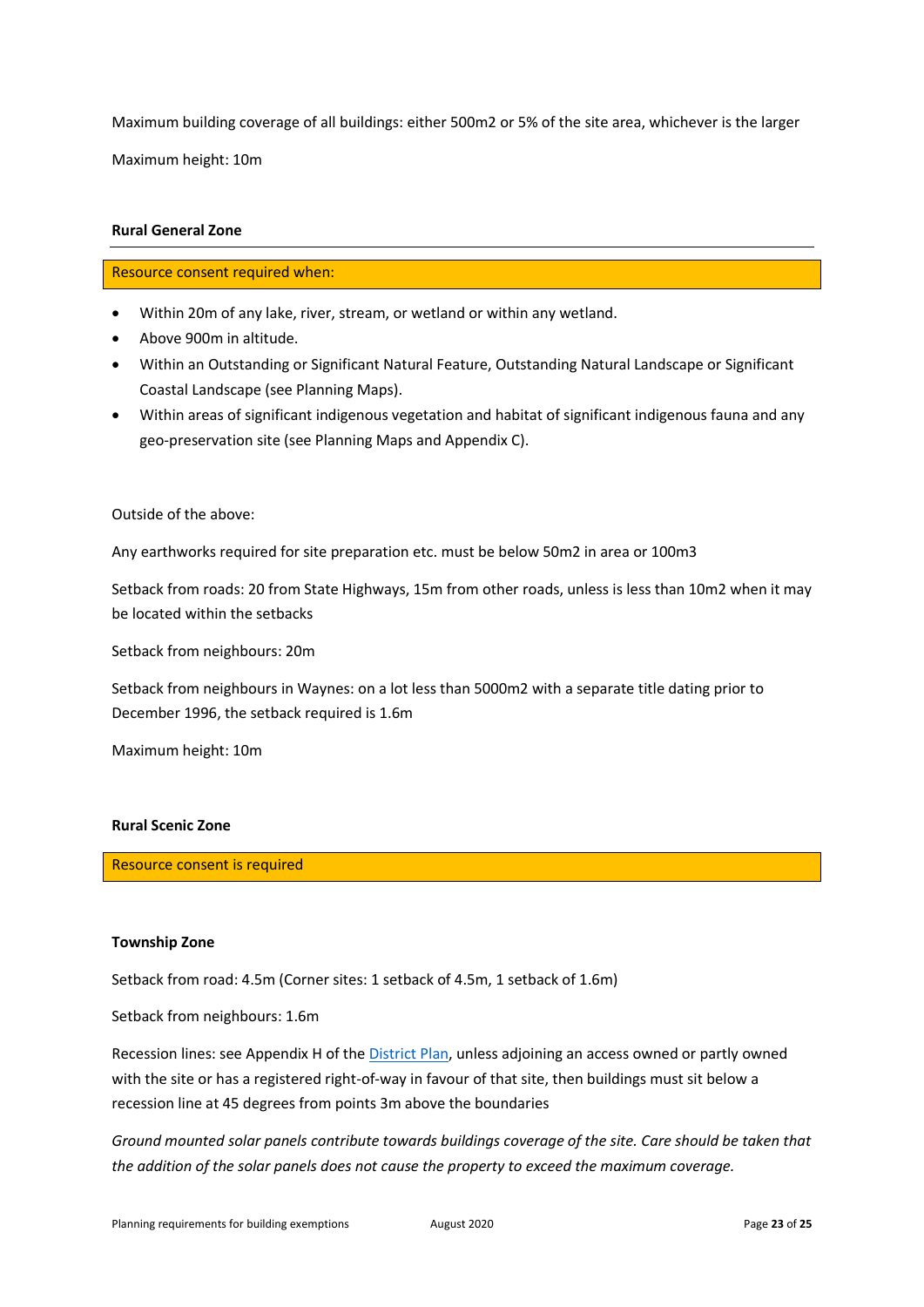Maximum building coverage for residential use of a site: 35%

Maximum height: 8m

# **Business H Zone**

Resource consent is required (where the structure exceeds 10m2 in area or 2m in height)

#### **Business 1 and 1A Zone, south of Coquet Street**

Resource consent is required (where the structure exceeds 10m2 in area or 2m in height)

#### **Business 2, 3, 3A, 4, 5 and 6 Zones**

Setback from road:

- Business 2 must be within 5m of road boundary
- Business 3 must be at least 2m from road boundary
- Business 3A must be at least 5m from road boundary
- Business 4 must be at least 10m from road boundary and 20m from State Highway road boundaries
- Business 5 must be at least 20m from road boundary
- Business 6 must be at least 10m from road boundary

Setback from neighbours:

- Business 5 must be 20m
- Business 6 must be 10m

*Ground mounted solar panels contribute towards buildings coverage of the site. Care should be taken that the addition of the solar panels does not cause the property to exceed the maximum coverage.*

Maximum building coverage:

- Business 2 75%
- Business 3 70%
- Business 3A, 4, 5 and  $6 75%$

Maximum height:

- Business 2, 3 and  $6 10m$
- $\bullet$  Business 3A and  $4 12m$
- Business 5 20m

Where the site adjoins a site zoned Residential or Rural-Residential, must:

- Be setback 4.5m from zone boundary.
- Recession lines: buildings must sit below a recession line at 45 degrees from points 3m above the boundaries (see appendix H of the [District Plan\)](https://www.waitaki.govt.nz/our-services/planning-and-resource-consents/districtplan/Pages/districtplan.aspx)